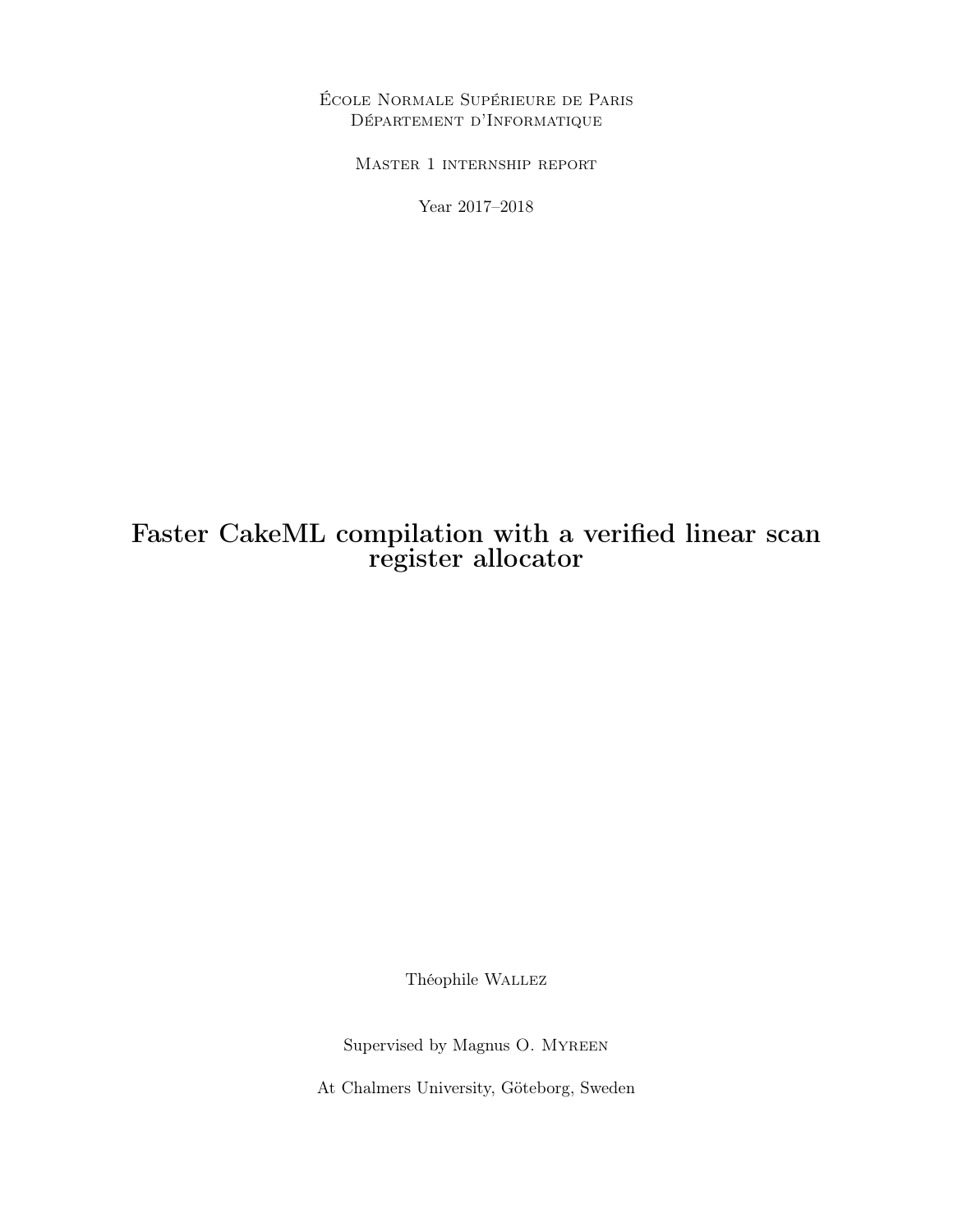## Acknowledgments

I would like to express my gratitude to Magnus O. Myreen for supervising me during this internship, for always being available when I had questions, and for allowing me to work on such an interesting project.

I would like to thank Oskar Abrahamsson, Andreas Lööw, Johannes Åman Pohjola and Alejandro GÓMEZ-LONDOÑO for their answers to my countless questions about HOL4.

I would also like to thank Yong Kiam Tan for his precious help on the integration of my project in the current codebase.

Thanks to David REBOULLET for the numerous coffee-breaks which allowed me to practice rubber-duck debugging on a real human.

Last but not least, thanks to Jean-Christophe FILLIÂTRE for his amazing compilation course, and for telling me about the existence of the CakeML compiler.

## Contents

| $\mathbf{1}$   | Introduction<br>1.1<br>1.2<br>1.3                                                                                                                                                                                                                                                                                                                                                                                                                     | $\mathbf{1}$<br>$\mathbf{1}$<br>$\mathbf{1}$<br>$\mathbf{1}$                      |
|----------------|-------------------------------------------------------------------------------------------------------------------------------------------------------------------------------------------------------------------------------------------------------------------------------------------------------------------------------------------------------------------------------------------------------------------------------------------------------|-----------------------------------------------------------------------------------|
| $\bf{2}$       | First work on CakeML: improving the constant folding                                                                                                                                                                                                                                                                                                                                                                                                  | 1                                                                                 |
| 3              | Preliminaries<br>What is register allocation $\dots \dots \dots \dots \dots \dots \dots \dots \dots \dots \dots \dots \dots \dots \dots \dots$<br>3.1<br>3.2<br>3.3<br>3.4                                                                                                                                                                                                                                                                            | $\overline{2}$<br>$\overline{2}$<br>3<br>$\overline{4}$<br>$\overline{5}$         |
| $\overline{4}$ | Implementation and correctness of the algorithm in HOL4<br>4.1<br>4.2<br>Step 2: get the liveness intervals $\ldots \ldots \ldots \ldots \ldots \ldots \ldots \ldots \ldots \ldots \ldots \ldots$<br>4.2.1<br>4.2.2<br>Proving that the two functions compute the same thing $\dots \dots \dots \dots \dots$<br>4.2.3<br>4.3<br>4.3.1<br>The state and invariants used in the linear scan algorithm $\dots \dots \dots \dots \dots$<br>4.3.2<br>4.3.3 | $\boldsymbol{6}$<br>$6\phantom{.}6$<br>8<br>8<br>10<br>11<br>12<br>12<br>14<br>15 |
| 5              | Evaluation                                                                                                                                                                                                                                                                                                                                                                                                                                            | 18                                                                                |
| 6              | Future work<br>Split the SSA-form and the calling conventions $\dots \dots \dots \dots \dots \dots \dots \dots \dots \dots$<br>6.1<br>6.2<br>6.3<br>Use the fact that we work on a SSA-like AST $\dots \dots \dots \dots \dots \dots \dots \dots \dots \dots \dots$<br>6.4                                                                                                                                                                            | 19<br>19<br>19<br>19<br>19                                                        |
| $7\degree$     | Conclusion                                                                                                                                                                                                                                                                                                                                                                                                                                            | 19                                                                                |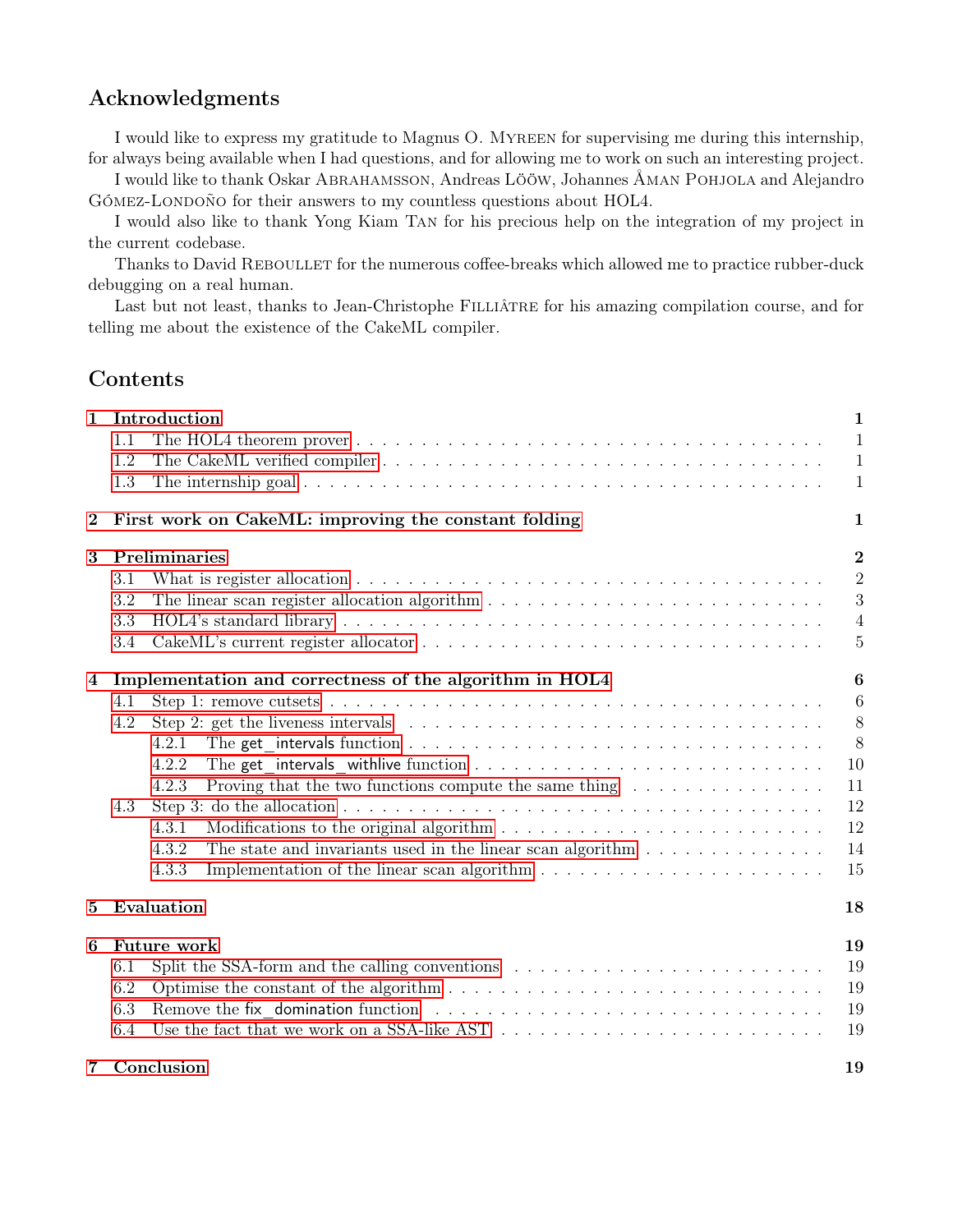### <span id="page-2-0"></span>1 Introduction

#### <span id="page-2-1"></span>1.1 The HOL4 theorem prover

HOL4 is an interactive theorem prover for Higher Order Logic (HOL). It is a descendant of LCF, and is similar to Isabelle. Internally, all theorems in HOL4 are proved using basic inference rules [\[9\]](#page-21-0) The absence of dependent types in HOL4 make convenient proof automation available (such as rewriting and first-order provers).

#### <span id="page-2-2"></span>1.2 The CakeML verified compiler

CakeML is a language based on a subset of Standard ML, with a compiler is written in HOL4. The formal semantics of CakeML is defined in a functional big-step style [\[7\]](#page-21-1).

The CakeML compiler's backend [\[10\]](#page-21-2) transforms a source AST (which lacks type annotations) to machine code for one of the five architectures: ARMv6, ARMv8, x86–64, MIPS–64 and RISC–V. The backend has been proved to produce code that has the same behavior as the source program.

The compiler has two frontends: the first one is a traditional parser from CakeML source [\[5\]](#page-21-3) with a type inferencer [\[11\]](#page-21-4), both of which have been proved to be sound and complete. The second frontend is a translator from HOL functions to CakeML AST [\[6,](#page-21-5) [3\]](#page-21-6), which produces a proof that the generated AST has the same behavior as the HOL function. It can produce code that is stateful and performs I/O.

The compiler can bootstrap itself [\[5\]](#page-21-3): the first frontend combined with the backend is a HOL function which transforms a CakeML source code to machine code. This function is given to the second frontend combined with the backend to become machine code which transforms CakeML source code to machine code. Every step in this process is verified end-to-end with HOL4, therefore making CakeML a fully verified compiler.

#### <span id="page-2-3"></span>1.3 The internship goal

The algorithm used in the register allocator of CakeML is the iterated register coalescing algorithm [\[1\]](#page-21-7), which can be slow: its complexity is at least  $\Omega(n^2)$  where n is the number of registers in the program. In fact, most of the compilation time is spent in the register allocation: it is the slowest part of the compiler.

For several applications (JIT, REPL, running on a verified processor on a FPGA) it would be very useful to have a short compilation time, and implementing the linear scan register allocator [\[8\]](#page-21-8), would be useful.

The goal of my internship was to implement and verify a linear scan register allocator, and integrate it in the CakeML code base.

### <span id="page-2-4"></span>2 First work on CakeML: improving the constant folding

CakeML is a big and complex project, and starting by doing the linear scan register allocator first seemed a bit too ambitious. Therefore, I started by improving the code for constant propagation. I noticed that the algorithm was able to fold expressions like  $x + (1 + 2)$  to  $x + 3$ , but was failing to fold expressions like  $1 + (x + 2)$  or even  $(x + 1) + 2$ .

The constant folding is done by using smart constructors. A smart constructor **SmartOp** op  $exp_1 exp_2$  is in general equal to Op op  $exp_1 exp_2$  but can be smarter in special cases: for example SmartOp Add  $exp_1$  (Number 0) can be equal to  $exp_1$ .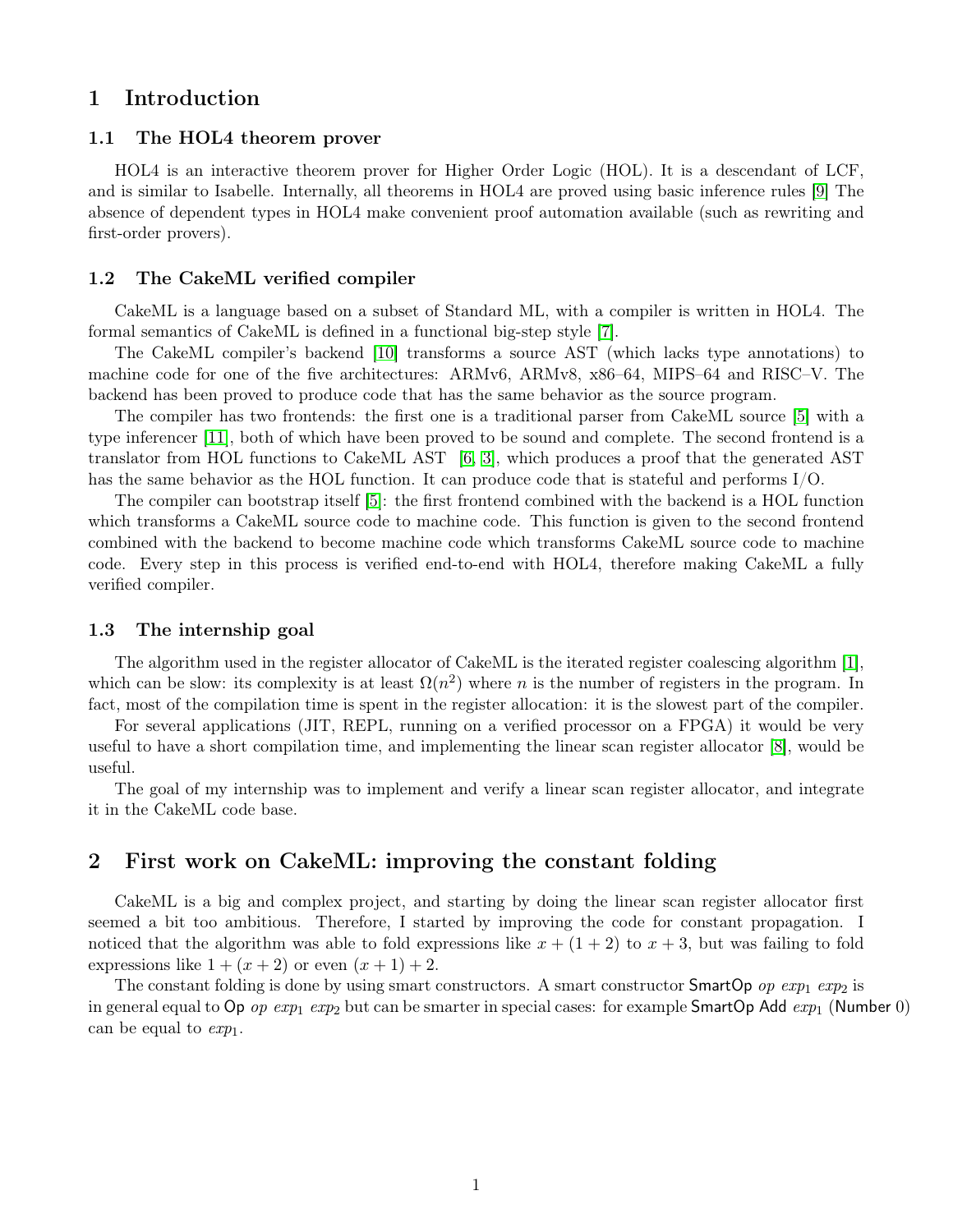The smart constructor was previously implemented with code similar to the one below:

SmartOp op  $exp_1 exp_2 =$ case  $(exp_1, exp_2)$  of | (Number  $n_1$ , Number  $n_2$ )  $\Rightarrow$ if  $op =$  Add then Number  $(n_1 + n_2)$ else if  $op =$  Sub then Number  $(n_1 - n_2)$ else if  $op =$  Mul then Number  $(n_1 \times n_2)$ else Op op  $exp_1 exp_2$  $|\Rightarrow$  Op op  $exp_1 exp_2$ 

We can see that this code can't fold expressions like  $(x + 1) + 2$ .

When implementing the smart constructor, we need to be careful not to change the order of evaluation, since expressions can have side-effects executed. The smart constructor does not need to be careful of overflows since CakeML supports big integers by default.

The algorithm applies this smart-constructor in a bottom-up way: the arguments of the smartconstructor were also constructed using the smart-constructor hence the algorithm can fold expressions like  $x + (1 + (2 + (3 + 4)))$  into  $x + 10$ .

Previously, SmartOp op  $exp_1 exp_2$  only checked if both  $exp_1$  and  $exp_2$  were Numbers: I extended it to check if  $exp_1$  and  $exp_2$  have the form Number n, Op op (Number n) exp or Op op  $exp$  (Number n).

It is possible to remove the case  $\mathsf{Op}$  op exp (Number n) by noticing that  $exp + n = n + exp$ ,  $exp \times n = n \times exp$  and  $exp - n = -n + exp$ . After doing theses rewrites it is sufficient to check if  $exp_1$ or  $exp_2$  have the form Number n or Op op (Number n)  $exp$ .

Then, by enumerating all the cases it is possible to see that every combination of Add and Sub are foldable without changing the order of evaluation (for example,  $(n_1-x_1)-(n_2-x_2)=(n_1-n_2)-(x_1-x_2)$ )

I implemented this improvement in the intermediate language BVL, a functional language without closures, and I updated the proofs.

The pull request is at the following url: <https://github.com/CakeML/cakeml/pull/485>

### <span id="page-3-0"></span>3 Preliminaries

#### <span id="page-3-1"></span>3.1 What is register allocation

During optimisation passes, compilers generally use a model with an infinite number of virtual registers. However, computers have a small fixed number of physical registers, hence we must map the virtual registers to use this small number of physical registers.

Since it might not be possible to fit all virtual registers on a small number of physical registers, we have a mechanism to "spill" some virtual registers to the stack. Therefore, we can still use an infinite number of physical registers, but we should avoid spilling virtual registers as much as possible since it degrades the performance of the code produced.

Two virtual registers must not be allocated to the same physical register when their value might be useful at the same time in the program. To avoid overlap, we compute the positions in the program where each virtual register might hold a useful value for the rest of the program execution.

At points the program where a virtual register might hold a useful value for the rest of the program, we say that the virtual register is live. Notice the word "might": without this word, computing the set of live registers at the position of a program is undecidable, so we compute a superset of the real live registers.

To compute the set of live registers at each position of the program, we could use Kildall's algorithm [\[4\]](#page-21-9) which is the classical algorithm used to perform liveness analysis. However, in CakeML, the control-flow graphs have no cycles because loops are implemented as tail-recursive functions. In fact, we will see in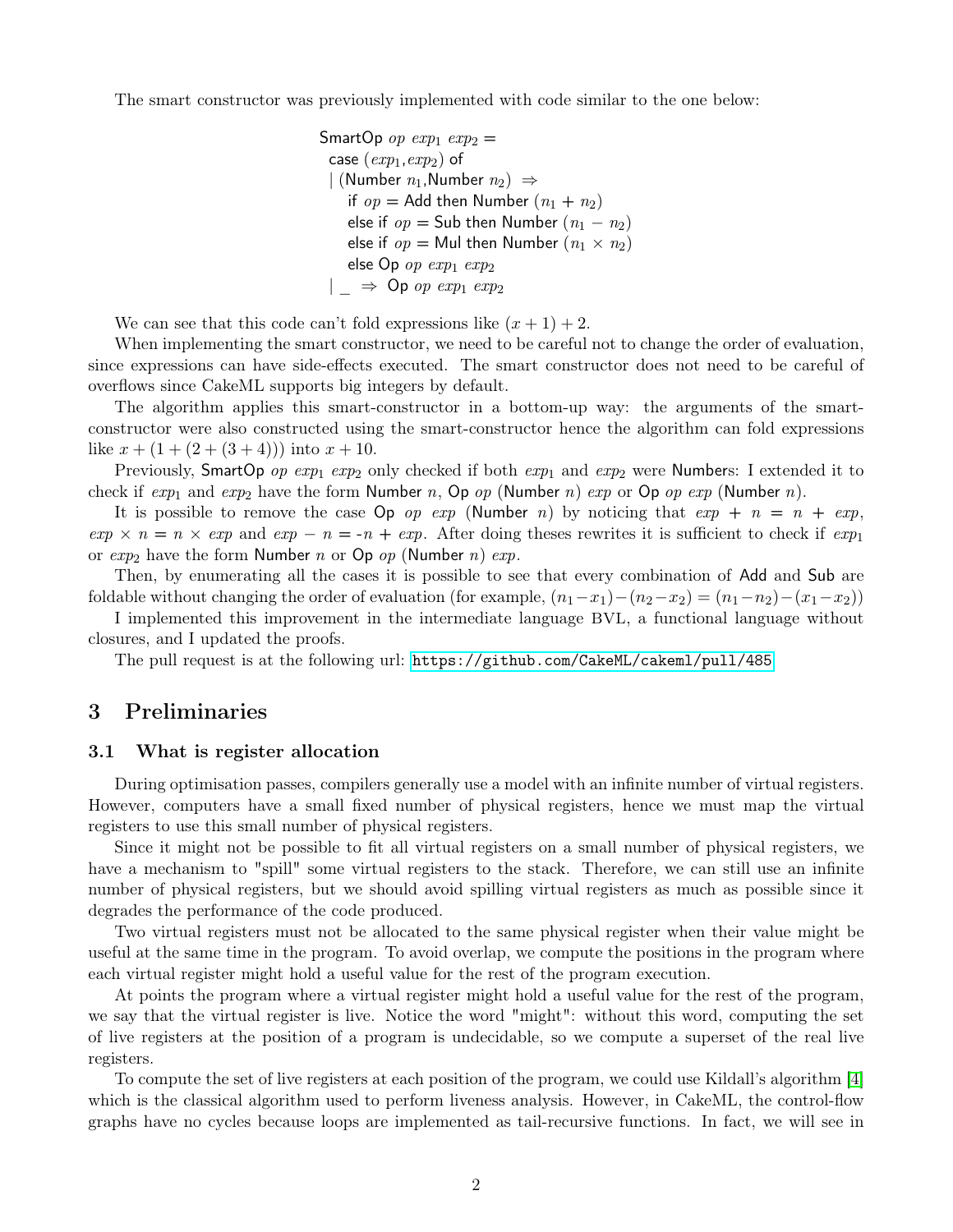Section [3.4](#page-6-0) that control-flow graphs in CakeML have a very simple shape: we don't need the complexity of Kildall's algorithm and the liveness analysis is more simple.

#### <span id="page-4-0"></span>3.2 The linear scan register allocation algorithm

In this section, we present the linear scan register allocation algorithm [\[8\]](#page-21-8), which is orders of magnitude faster than the iterated register coalescing algorithm [\[1\]](#page-21-7) and produces machine code of only slightly lower quality.

First, the liveness analysis is performed, and the control-flow graph is flattened. After that, holes in the liveness intervals are removed: this is the key approximation made by the algorithm to achieve its speed.

For example, in the following example code:

| 0 /* Live = $\{\}$               | $\ast/$ |
|----------------------------------|---------|
| $a \leftarrow \ldots$            |         |
| 1 /* Live = ${a}$                | $\ast/$ |
| $\mathsf{b} \leftarrow \ldots$   |         |
| 2 /* Live = ${a,b}$              | $\ast/$ |
| $if \ldots$ :                    |         |
| $3 \mid$ /* Live = {b}           | $\ast/$ |
| $\mathsf{c}\leftarrow\mathsf{b}$ |         |
| 4   /* Live = ${c}$              | $\ast/$ |
| else:                            |         |
| 5   /* Live = ${a}$              | $\ast/$ |
| $\mathsf{c}\leftarrow\mathsf{a}$ |         |
| 6   /* Live = ${c}$              | $\ast/$ |
| 7 /* Live = ${c}$                | $\ast/$ |
| print(c)                         |         |
| 8 /* Live = $\{\}$               | $\ast/$ |

The liveness intervals are: Live(a) =  $\{1, 2, 5\} \subset [1, 5]$ Live(b) =  ${2,3}$  ⊂ [2, 3] Live(c) = {4, 6, 7} ⊂ [4, 7]

Each register has a liveness interval, and two register interfere when their liveness intervals intersect. The algorithm iterates over all registers, sorted by increasing beginning of liveness intervals. During the algorithm, two pieces of information are kept track of:

- the list of active intervals at the current point of the program: intervals that contain the start point of the interval we are currently processing
- a color pool, which contains the physical registers that are not used by registers in the active list

The colors are assigned greedily. When there are no colors available, the algorithm spills to the stack the register with the maximum end of liveness interval.

The algorithm produces a correct coloration, because if two intervals intersect, then one contains the beginning of the other, and they cannot get assigned the same color because when processing the second interval, the first one will be in the active list hence its color won't be in the colorpool.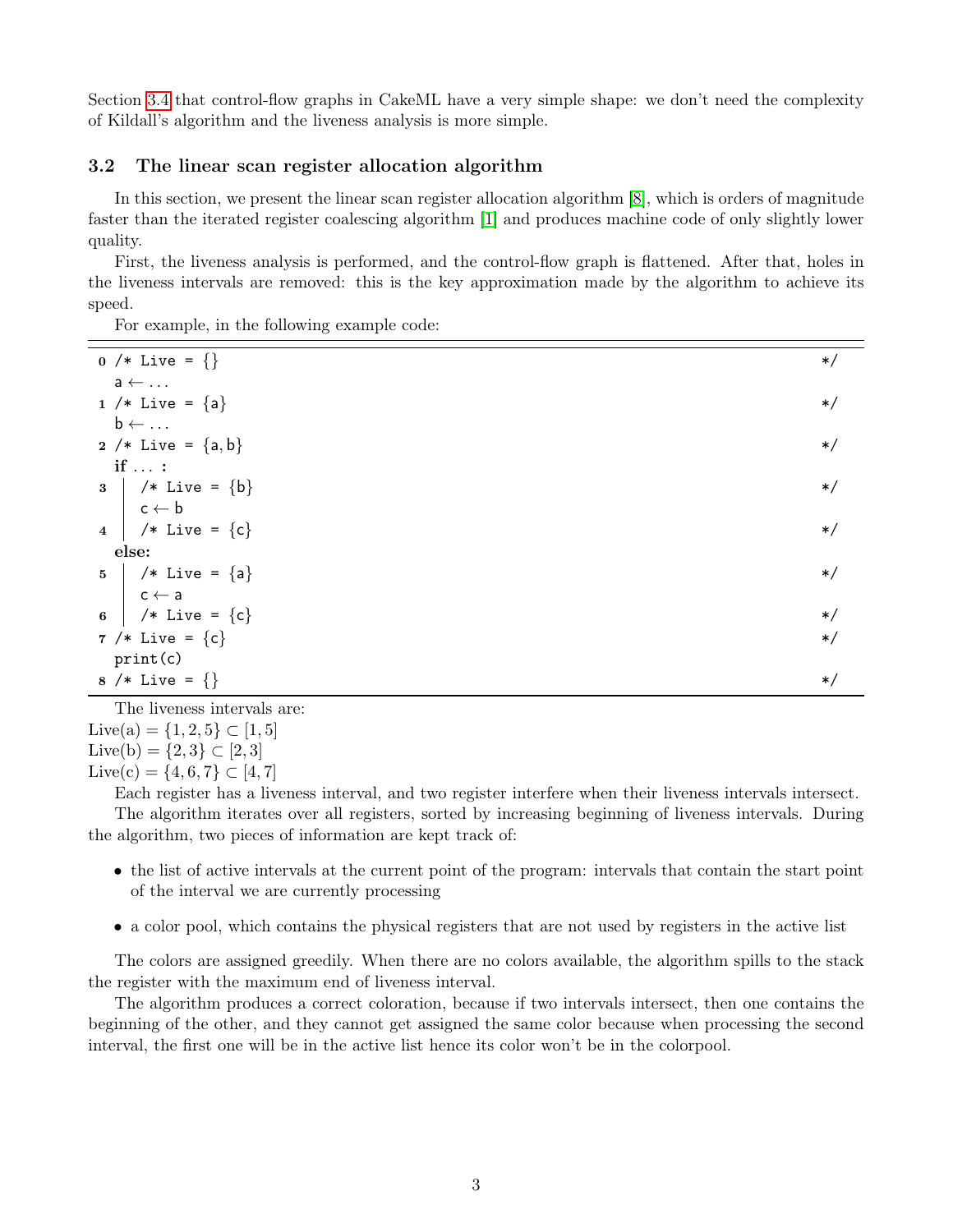More precisely, the algorithm works as follow:

```
Function LinearScanRegisterAllocation()
   active = \{\}foreach live interval i, in order of increasing startpoint[i] :
       ExpireOldIntervals(i)
       if colorpool is not empty :
           col ← color removed from colorpool
           \text{color}[i] \leftarrow \text{col}add i to active
       else:
           SpillInterval(i)
end
Function ExpireOldIntervals(i)
    foreach live interval j in active such that endpoint [j] < startpoint [i]:
       remove j from active
       add color[j] to the colorpool
end
Function SpillInterval(i)
    tospill \leftarrow argmax(endpoint[j] for j \in active)
    if endpoint [tospill] > endpoint[i]:
       color[i] \leftarrow color[tospill]color[tospill] \leftarrow new stack locationremove tospill from active
       add i to active
    else:
       color[i] \leftarrow new stack locationend
```
#### <span id="page-5-0"></span>3.3 HOL4's standard library

In this report, we will use several functions and datatypes defined in HOL4's standard library.

unit is the type with one element named (), num represents a natural number (including zero), int is an integer. They both are infinite, there is no maximal value.

 $\alpha$  list is a list of objects with type  $\alpha$ . mem x l is true iff x is in the list l. every P l is true iff the predicate P is true on every element of l. el n l is the nth element of the list l. map and filter behave like the usual map and filter functions in other functional languages.  $x::xs$  is the list xs prepended with x.  $l_1 + l_2$  is the concatenation of  $l_1$  and  $l_2$ . all distinct l is true iff l every element of l is unique. length l is the length of l.

 $\alpha \times \beta$  represents a pair. The first and second element can be accessed with the fst and snd functions.  $\alpha$  option is either None or Some v. The value can be extracted by the partial function THE or the total function the: THE (Some  $v$ ) = v, the d (Some  $v$ ) = v and the d None = d.

 $\alpha$  num—map represents a function from a subset of num to  $\alpha$ , or equivalently a total function from num to  $\alpha$  option. lookup k s returns the value associated with k in the  $\alpha$  num map s. The type of lookup k s is  $\alpha$  option, and lookup k s = None means that there is no element associated with k in s. insert k v s add the new mapping  $k \mapsto v$  in s.  $\alpha$  num map is implemented using a trie on the binary form of numbers, therefore the complexity of lookup  $k$  s or insert  $k$  v s is  $O(\log_2(k))$ . domain s is the domain of definition of s: domain  $s = \{ k \mid \text{lookup } k \ s \neq \text{None } \}$ .

num set represents a subset of num. It is actually a type alias for unit num\_map:  $x$  is in the subset iff lookup x  $s =$  Some (). The empty set is represented by LN. union  $s_1$   $s_2$  computes the union of  $s_1$  and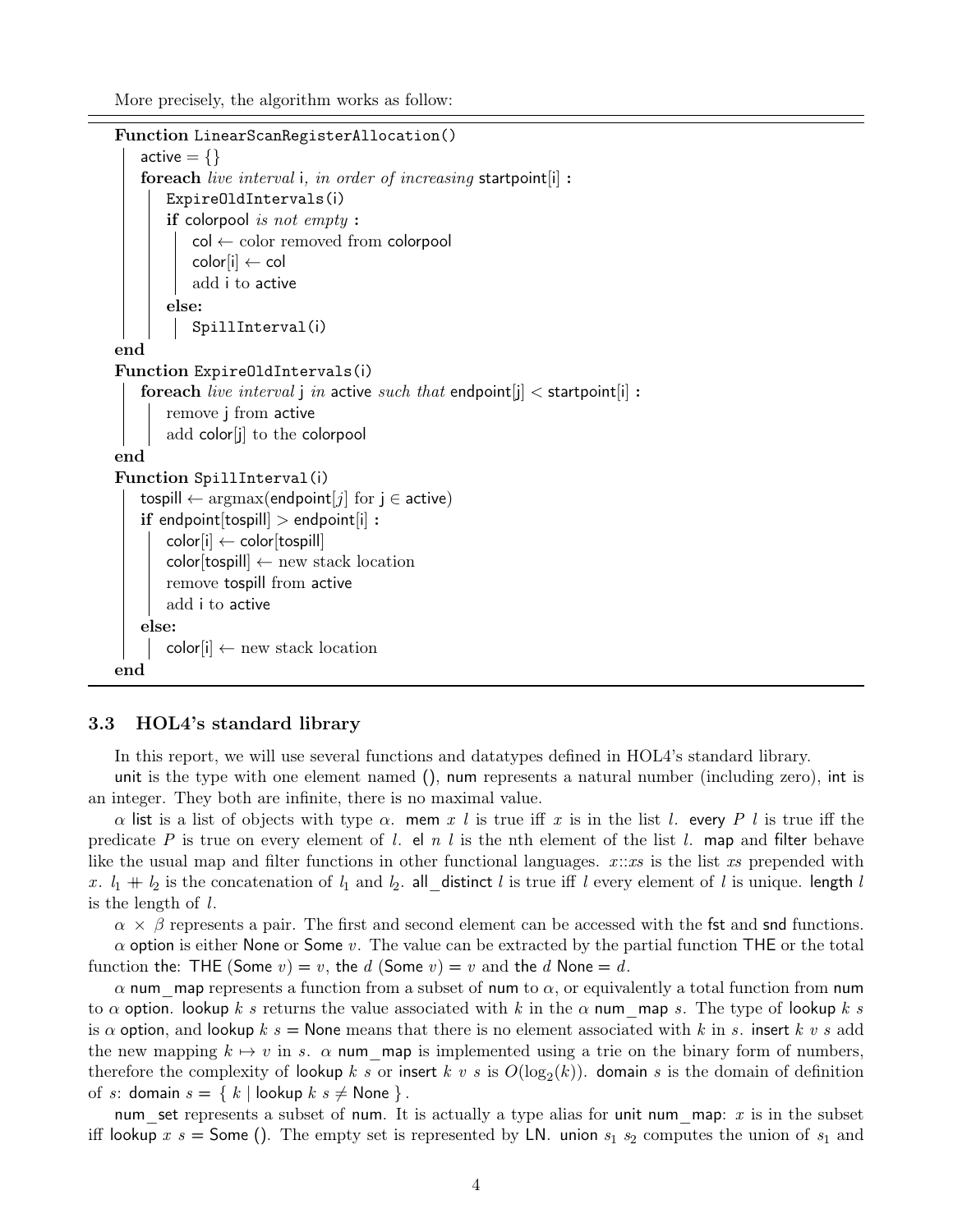$s_2$ , difference  $s_1$   $s_2$  is the set of elements in  $s_1$  but not in  $s_2$ . domain s is the set represented by s.

There is some formalisation of sets, they are purely proofs objects and don't result in any computation. image f set is the image of set by the function f. injective f set checks if the function f is injective on set.

#### <span id="page-6-0"></span>3.4 CakeML's current register allocator

The CakeML compiler has a lot of intermediate languages, and the register allocation happens close to the end of the compilation, in an intermediate language called WORDLANG.

A register allocation algorithm produces a coloration such that two interfering registers don't have the same color. This is checked by the predicate colouring ok.

There is a pre-existing theorem stating that if colouring ok says that a coloration is good, then applying the coloration doesn't change the semantics of the program.

Only the reads and writes of the WORDLANG AST are relevant to the register allocation. This information is summarized in the clash tree datatype retrieved with the get clash tree function.

The function check clash tree checks if a coloration is compatible with the clash tree. Its prototype is: check clash tree f clashtree live flive where f is the coloration function, live is the set of live variables after clashtree. Two invariants are maintained: *flive* is f applied to the set *live*, and f is injective on *live*. When the coloration is correct, the function returns Some *(livein, flivein)* where *livein* is the set of live variables before clashtree. When the coloration is not correct, the function returns None.

The following theorem says that if check clash tree says that a coloration is good then colouring ok is always true. wf cutsets prog is a technical hypothesis without any deep meaning (it says that the cutsets of *prog* are well-formed). LN represents the empty set of the num set datastructure.

> $\vdash$  wf cutsets prog ∧ check clash tree f (get clash tree prog) LN LN = Some (livein, flivein)  $\Rightarrow$ colouring ok f  $prog$  LN

The clash tree datatype is defined like this:

clash  $tree =$ Delta (num list) (num list) Set num set Branch (num\_set option) clash\_tree clash\_tree Seq clash tree clash tree

Delta writes reads represents an instruction that writes to a list of registers and reads from a list of registers.

Set *cutset* represents a cutset, the set of local variables which must be preserved past subroutine calls. It is useful for the garbage collector.

Branch *optcutset*  $ct_1$   $ct_2$  represents an if condition: the two programs are the if program and the else program. optcutset is an optional cutset.

Seq  $ct_1$   $ct_2$  represent the concatenation of two programs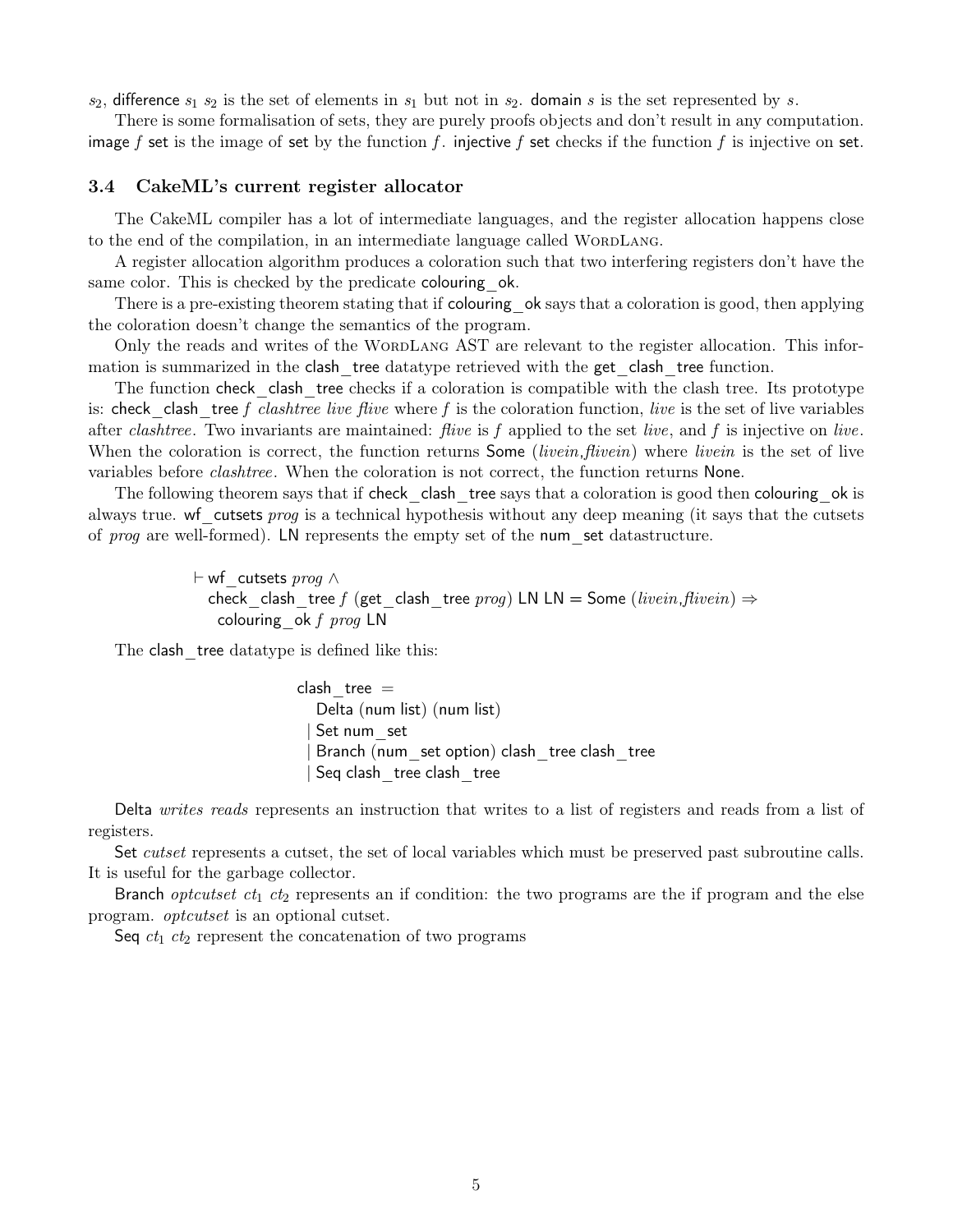The correctness theorem of the current register allocator looks like this:

 $\vdash$  every  $(\lambda (x, y))$ . in clash tree ct  $x \wedge$  in clash tree ct y) forced  $\Rightarrow$ ∃ spcol livein flivein. reg\_alloc alg sc k moves ct forced = Success spcol  $\wedge$ check clash tree (sp default spcol) ct LN LN = Some (livein, flivein)  $\land$  $(\forall x)$ . in clash tree  $ct$   $x \Rightarrow$  $x \in$  domain spcol  $\wedge$  if is phy var x then sp\_default spcol  $x = x$  div 2 else if is stack var x then  $k \le$  sp\_default  $spcol$  x else T)  $\wedge$  $(\forall x. x \in$  domain spcol  $\Rightarrow$  in clash tree ct x)  $\land$ every  $(\lambda(x, y)$ . sp\_default spcol  $x =$  sp\_default spcol  $y \Rightarrow x = y$ ) forced

Some registers represent physical registers, and shouldn't be allocated to any other register. They are recognised using the predicate is phy var. It is useful for two things: calling conventions, and some machine instructions which requires specific registers as input (e.g.  $x86-64$ 's idivq uses only  $xax$  and  $% \text{rdx}$ ).

Some registers should be allocated on the stack: they are recognised using the predicate is stack var

The list *forced* is a list of pair of registers that should not be allocated to the same physical register. It is a constraint coming from some machine instructions in MIPS, RISC-V and ARMv8, where the input should not be equal to the output.

The first part of the correctness theorem is a function call to check clash tree which says that the coloration produced is a correct coloration. The second part says that registers that should be allocated on the stack are on the stack, and that physical registers are allocated to themselves. The last part says that the forced requirements are satisfied.

To ensure that the new allocator fits nicely in the CakeML codebase, it should try to have a correctness theorem as similar as the above pre-existing one.

### <span id="page-7-0"></span>4 Implementation and correctness of the algorithm in HOL4

Everything presented in this section is my own work.

The code is available here: [https://github.com/CakeML/cakeml/blob/master/compiler/backend/](https://github.com/CakeML/cakeml/blob/master/compiler/backend/reg_alloc/linear_scanScript.sml) [reg\\_alloc/linear\\_scanScript.sml](https://github.com/CakeML/cakeml/blob/master/compiler/backend/reg_alloc/linear_scanScript.sml)

The proofs are available here: [https://github.com/CakeML/cakeml/blob/master/compiler/backend](https://github.com/CakeML/cakeml/blob/master/compiler/backend/reg_alloc/proofs/linear_scanProofScript.sml)/ [reg\\_alloc/proofs/linear\\_scanProofScript.sml](https://github.com/CakeML/cakeml/blob/master/compiler/backend/reg_alloc/proofs/linear_scanProofScript.sml)

The first step of the algorithm is to remove cutsets, because the linear scan algorithm can't do anything smart with cutsets. Doing this also allows to have a simpler color-checking function, hence simplify the proofs. The second step is to compute the liveness intervals. The third and last step is the actual linear scan algorithm.

#### <span id="page-7-1"></span>4.1 Step 1: remove cutsets

The set of live registers is computed backwards. The reason for this is that when a register is written to, its value might not be useful after (e.g. it might never be read). However, when a register is read, we know that its value is useful earlier in the program.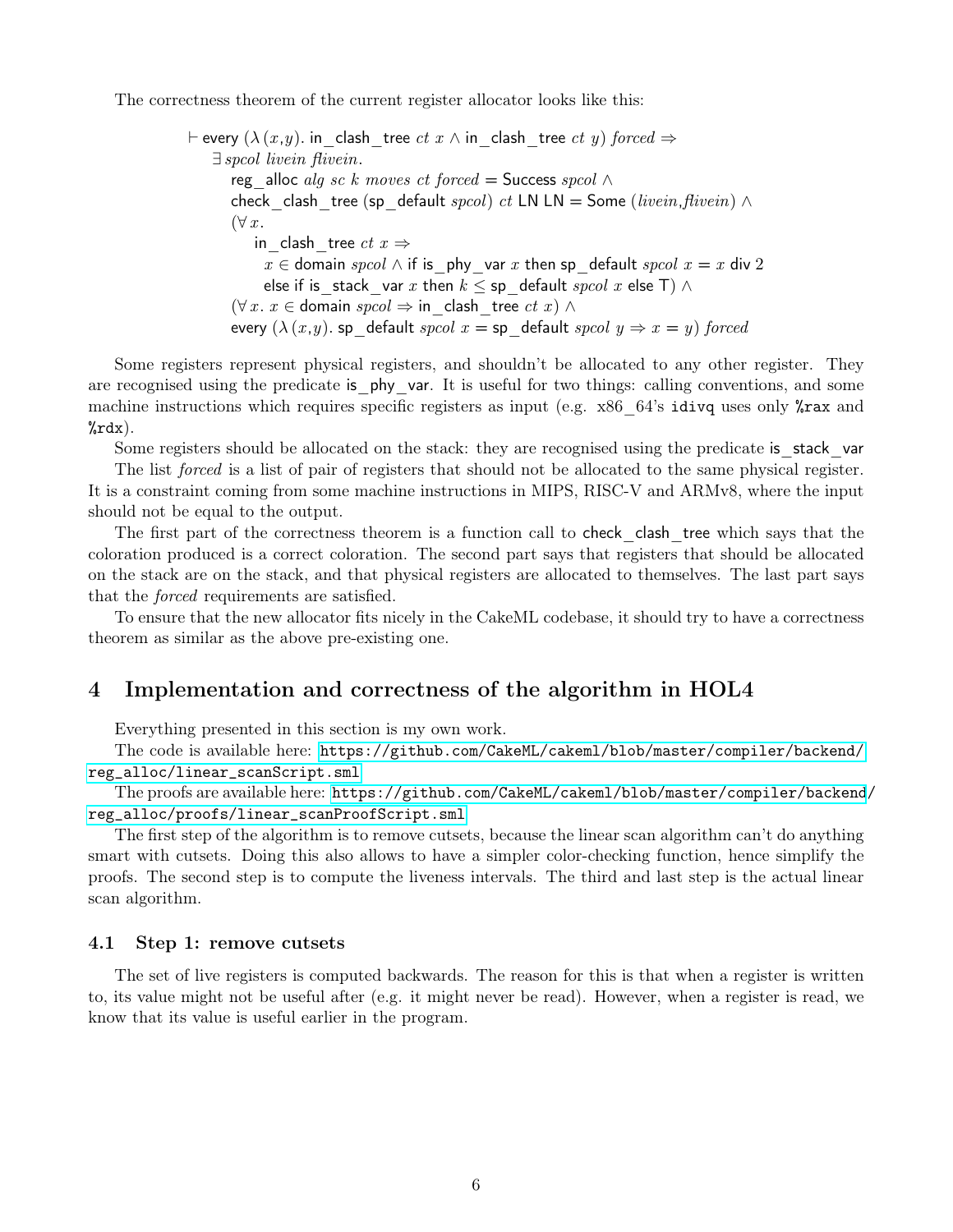Using the clash tree, the set of live registers is computed by induction like this:

get live backward ct (Delta writes reads) live  $=$ union (difference live (list to numset writes)) (list to numset reads) get live backward ct (Set cutset) live = cutset get\_live\_backward\_ct (Branch (Some cutset)  $ct_1 ct_2$ ) live = cutset get live backward ct (Branch None  $ct_1 ct_2$ ) live  $=$ union (get\_live\_backward\_ct  $ct_1$  live) (get\_live\_backward\_ct  $ct_2$  live) get live backward ct (Seq  $ct_1 ct_2$ ) live = get\_live\_backward\_ct  $ct_1$  (get\_live\_backward\_ct  $ct_2$  live)

Cutsets provide liveness information which is too precise for the rough liveness intervals that the linear scan algorithm uses. It also makes proofs harder.

Therefore, we simplify clash tree into live tree which does not contain any cutsets, and Delta is split in two: Writes and Reads.

> live  $tree =$ Writes (num list) Reads (num list) Branch live tree live tree Seq live tree live tree

Because this transformation loses information, it means that we can't compute sets of live variables as accurately as before. However, this is not a problem, since we can compute an over-approximation of the set of live variables.

Instead of treating cutsets as a fresh set of live registers, they are added to the set of live registers: we transform cutsets into Reads.

In fact, we don't lose much information by doing this because cutsets are already live registers: adding cutsets to the set of live registers is the same as ignoring cutsets.

Therefore, we can transform a clash tree into a live tree like this:

get live tree (Delta  $wr$   $rd$ ) = Seq (Reads  $rd$ ) (Writes  $wr$ ) get live tree (Set cutset)  $=$ Reads (numset to list cutset) get live tree (Branch None  $ct_1 ct_2$ ) = Branch (get live \_tree  $ct_1$ ) (get \_live \_tree  $ct_2$ ) get live tree (Branch (Some  $cutset)$   $ct_1$   $ct_2$ ) = Seq (Reads (numset to list  $cutset)$ ) (Branch (get\_live\_tree  $ct_1$ ) (get\_live\_tree  $ct_2$ )) get live tree (Seq  $ct_1 ct_2$ ) = Seq (get live tree  $ct_1$ ) (get live tree  $ct_2$ )

The function to compute live variables is now very simple:

get live backward (Writes l) live  $=$ difference live (list to numset l) get\_live\_backward (Reads  $l$ )  $live =$ union live (list to numset l) get live backward (Branch  $ct_1 ct_2$ ) live = union (get live backward  $ct_1$  live) (get live backward  $ct_2$  live) get\_live\_backward (Seq  $ct_1 ct_2$ ) live = get live backward  $ct_1$  (get live backward  $ct_2$  live)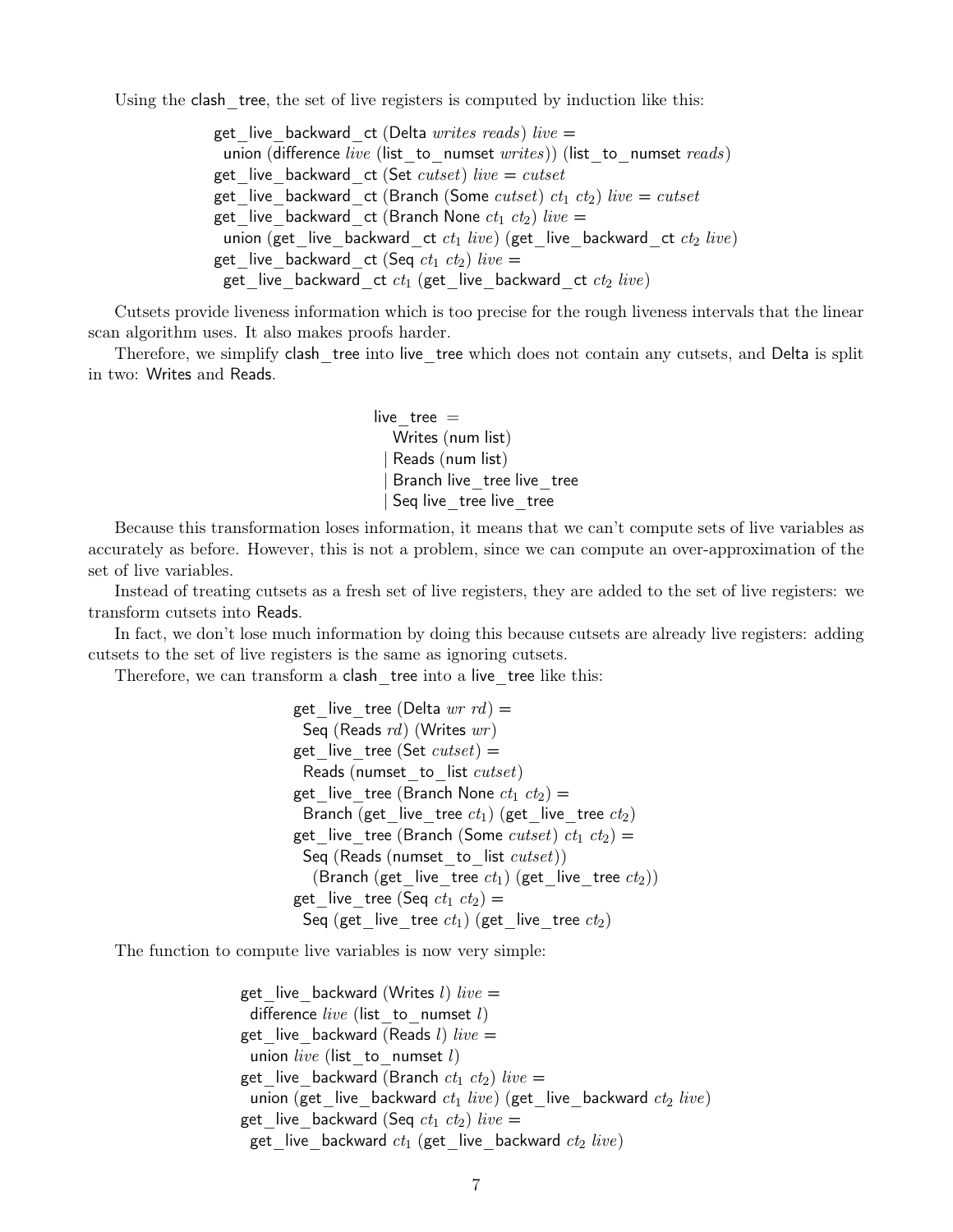The function check live tree is like check clash tree, but for live tree. We can prove the following correctness theorem:

> $\vdash$  check live tree col (get live tree ct) LN LN = Some (livein, flivein)  $\Rightarrow$  $\exists\text{ \textit{live}}\textit{in}'\textit{ \textit{five}}\textit{in}'.$  check clash tree col ct LN LN = Some (livein', flivein')

This theorem is proved using the following lemma, which is proved by induction on the clash-tree ct.

 $\vdash$  image  $col$  (domain  $live)$  = domain  $five$  ∧ image  $col$  (domain  $live'$  ) = domain  $five'$  ∧ injective  $col$  (domain  $live'$ )  $\wedge$ domain live  $\subseteq$  domain live'  $\wedge$ check live tree col (get live tree ct) live'  $five' =$  Some (livein', flivein')  $\Rightarrow$ ∃ livein flivein. check clash tree col ct live flive = Some (livein, flivein)  $\wedge$ domain livein  $\subseteq$  domain livein'

The hypothesis image col (domain live) = domain flive and image col (domain live') = domain flive' are invariants maintained by check\_clash\_tree and check\_live\_tree. The hypothesis injective  $col$  (domain  $live'$ ) is also an invariant maintained by check clash tree and check live tree.

We also have livein' = get live backward (get live tree ct) live' and livein = get live backward ct ct live (which are properties satisfied by check\_clash\_tree and check\_live\_tree). We also saw before that by construction, domain (get live backward ct ct live) ⊆ domain (get live backward (get live tree ct) live). This is why the hypothesis domain live  $\subseteq$  domain live' is here, for the theorem to compose well when dealing with the induction case  $ct = \mathsf{Seq } ct_1 ct_2$ .

#### <span id="page-9-0"></span>4.2 Step 2: get the liveness intervals

#### <span id="page-9-1"></span>4.2.1 The get intervals function

We will now compute the liveness intervals as described in Section [3.2](#page-4-0)

The function get intervals takes a live tree and returns two int num map: the beginning and the end of liveness interval for each register.

This function is very simple: when it treats a Writes the beginning of intervals are extended, when it treats a Reads the end of intervals are extended.

The function traverses the live tree backwards, and maintains an integer  $n$  which represents the position in the program. We write it like this:

```
get intervals (Writes l) n int_beg int_end =
 (n - 1), numset list add if lt l n int_beg, numset list add if gt l n int_end)
get intervals (Reads l) n int_beg int_end =
 (n - 1, int\_beg, numset list add if gt l n int_end)
get intervals (Branch lt_1 lt_2) n int\_beg int\_end =let (n_2, int\_beg_2, int\_end_2) = get_intervals lt_2 n int_beg int_end
 in
  get_intervals lt_1 n_2 int\_beg_2 int\_end_2get intervals (Seq lt_1 lt_2) n int_beg int_end =
 let (n_2, int\_beg_2, int\_end_2) = get intervals lt_2 n int_beg int_end
 in
  get intervals lt_1 n_2 int\_beg_2 int\_end_2
```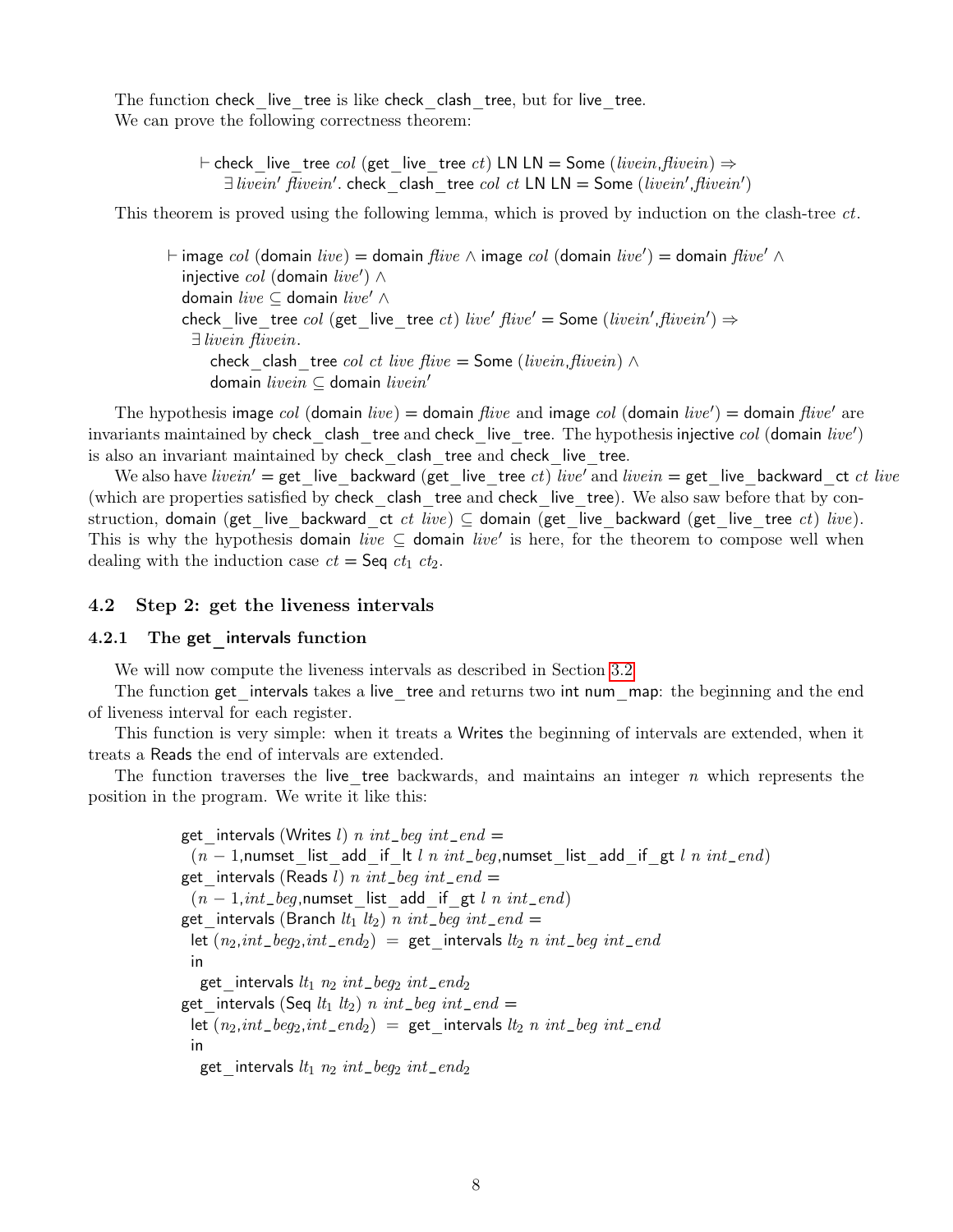The numset list add if It function verifies the following property:

$$
\vdash \text{lookup } r \text{ (numset\_list\_add\_if\_lt } l \text{ } v \text{ } s) =
$$
\n
$$
\text{if } \text{mem } r \text{ } l \text{ then}
$$
\n
$$
\text{case } \text{lookup } r \text{ } s \text{ of}
$$
\n
$$
\text{None } \Rightarrow \text{ Some } v
$$
\n
$$
\mid \text{Some } vr \Rightarrow \text{ if } v \leq vr \text{ then } \text{Some } v \text{ else } \text{Some } vr
$$
\n
$$
\text{else } \text{lookup } r \text{ } s
$$

The numset list add if gt function verifies a similar property, with the opposite inequality. Now, the function which checks a coloration with the liveness intervals is quite simple:

> check intervals f int\_beg int\_end  $\iff$  $\forall r_1 r_2.$  $r_1$  ∈ domain int\_beg  $\land$   $r_2$  ∈ domain int\_beg  $\land$ interval intersect (THE (lookup  $r_1$  int\_beg),THE (lookup  $r_1$  int\_end)) (THE (lookup  $r_2$  int\_beg),THE (lookup  $r_2$  int\_end))  $\wedge$  f  $r_1 = f$   $r_2 \Rightarrow$  $r_1 = r_2$

And we have the following correctness theorem:

 $\vdash$  (n\_out, beg\_out, end\_out) = get intervals (fix domination lt) 0 LN LN  $\land$ check intervals f beg\_out end\_out  $\Rightarrow$  $\exists\text{ liveout}\text{ fiveout.}$  check live tree f (fix domination lt) LN LN = Some (liveout, fliveout)

(the fix domination function will be explained in Section  $4.2.2$ )

To prove this theorem, we can prove that at every position where a register is live, this position is in the register's liveness interval. We can start by proving that the position is less that the end of the liveness interval:

 $\vdash (n\_out,beg\_out,end\_out) =$  get intervals lt n\_in beg\_in end\_in  $\land$  $(\forall r. r \in \text{domain live\_in} \Rightarrow \exists v. \text{ lookup } r \text{ end\_in} = \text{Some } v \land n\_in \leq v) \Rightarrow$ check\_number\_property  $(\lambda n \text{ live. } \forall r. r \in \text{domain live} \Rightarrow \exists v. \text{ lookup } r \text{ end\_out} = \text{Some } v \wedge n + 1 \leq v) \text{ lt } n\_in$ live\_in

The function check number property takes a predicate on positions and live variables, and checks if it is true at every position of a live\_tree.

We prove this theorem by induction on live tree, using a few simple lemmas and the following monotonicity theorem:

$$
\vdash (\forall n' \text{ live}'. n - \text{size_of\_live\_tree } lt \leq n' \land P n' \text{ live'} \Rightarrow Q n' \text{ live'}) \land
$$
 check\_number\\_property P *lt n live*  $\Rightarrow$  check number property Q *lt n live*

We would like to prove a similar property about the beginning of intervals, but it turns out that the induction does not work well. The reason why the induction worked well for the end of intervals is that the algorithm processes the live\_tree in a backward manner, so that the position of end of interval of a register is changed before this register becomes live. It is not true for beginning of intervals: beginning of intervals are changed after the registers are live. It means that the property we want to prove is not true locally.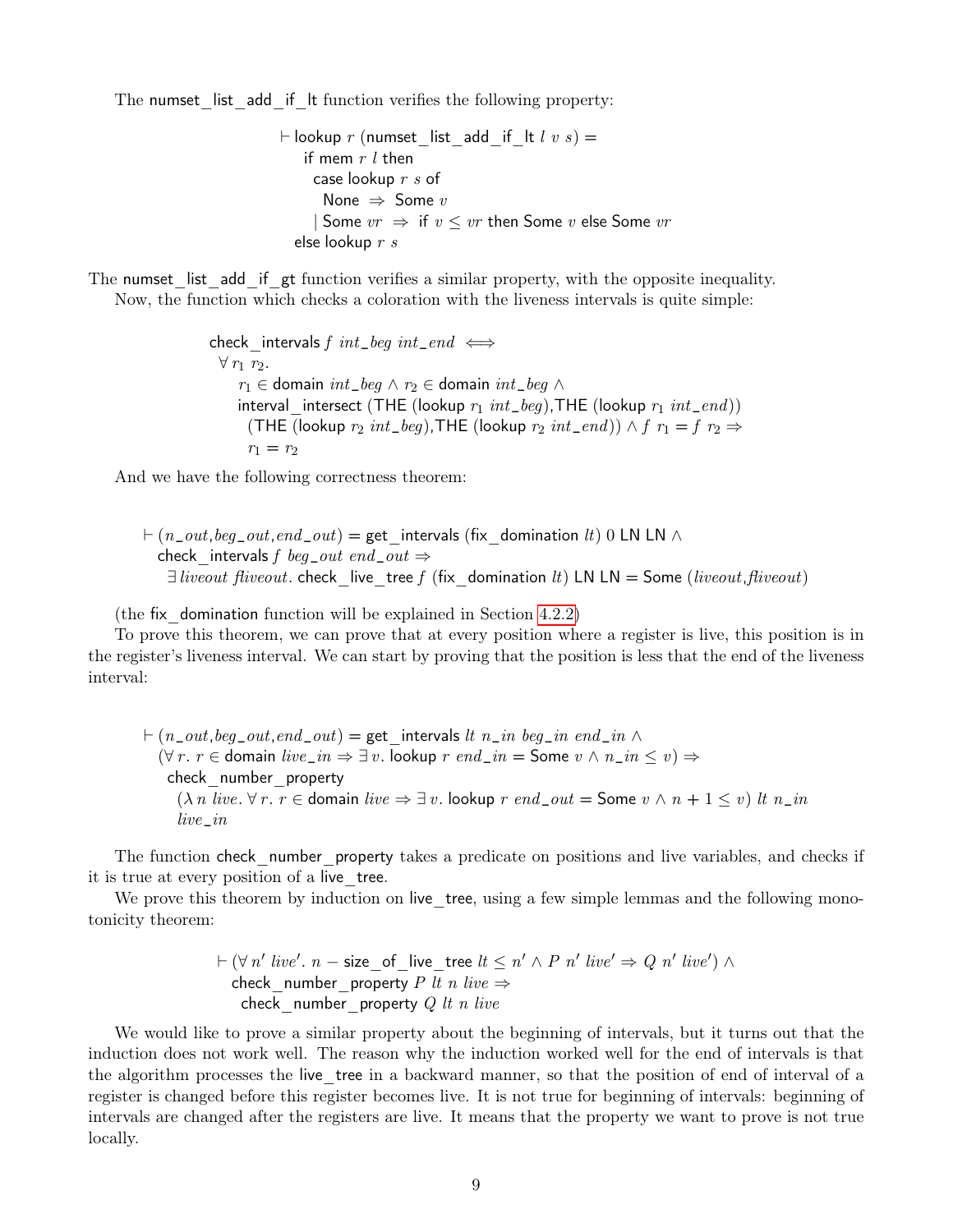#### <span id="page-11-0"></span>4.2.2 The get intervals withlive function

The following function is a modification of get intervals, with better invariants:

```
\vdash (\forall l \; n \; int\_beg \; int\_end \; live.get intervals withlive (Writes l) n int_beq int_end live =
       (n - 1), numset list add if lt l n int_beg, numset list add if gt l n int_end)) \wedge(\forall l \; n \; int\_beg \; int\_end \; live.)get intervals withlive (Reads l) n int_beg int_end live =
        (n - 1), numset list delete l int_beg, numset list add if gt l n int_end)) ∧
  (\forall l t_1 \t l_2 \t n \t int_{\text{e}} \text{eg} \t int_{\text{e}} \text{end} \text{live.}get intervals withlive (Branch lt_1 lt_2) n int\_beg int\_end live =
       let (n_2, int\_beg_2, int\_end_2) = get intervals withlive lt_2 n int_beg int_end live;
        (n_1, int\_beg_1, int\_end_1) =get intervals withlive lt_1 n_2 (difference int\_beg_2 live) int\_end_2 live
       in
         (n_1,difference int_{-\infty}(union (get live backward lt_1 live) (get live backward lt_2 live)),int\_end_1)) \wedge\forall lt<sub>1</sub> lt<sub>2</sub> n int_beg int_end live.
     get intervals withlive (Seq lt_1 lt_2) n int beg int end live =
       let (n_2, int\_beg_2, int\_end_2) = get intervals withlive lt_2 n int_beg int_end live;
       (n_1, int\_beg_1, int\_end_1) =get intervals withlive lt_1 n_2 int\_beg_2 int\_end_2 (get live backward lt_2 live)
       in
         (n_1, int\_beg_1, int\_end_1)
```
Here, we removed the set of live variables to  $int_{\mathcal{L}}$  beg, to have the invariant that domain  $int_{\mathcal{L}}$  beg and domain live are disjoint. This is the theorem stating that get intervals withlive preserves this invariant:

> $\vdash (n\_out,beg\_out,end\_out) =$  get intervals withlive lt n\_in beg\_in end\_in live  $\wedge$  $(\forall r. r \in \text{domain live} \Rightarrow r \notin \text{domain beg_in}) \Rightarrow$  $\forall r. r \in \text{domain (get live backward } live) \Rightarrow r \notin \text{domain } beg\_out$

Intuitively, we don't lose information by doing this because in a well-formed program, when an instruction reads the value of a register, the register has a value, so it was written to before in the program, independently of the path taken in the control-flow graph. We can also formulate this by saying that in a well-formed program, no variable lives at the beginning.

It means that during the execution of get intervals, when a register r is live, the beginning of its interval will be overwritten, hence this value is not important and we can delete it.

We can think of a value missing in  $int_{\mathcal{E}}$  meaning that the beginning of interval at the end of the execution of the algorithm will be less that the number associated with the current position in the program.

This modification allows us to prove this theorem by induction:

 $\vdash (n\_out,beg\_out,end\_out) =$  get intervals withlive lt  $n\_in$  beg\_in end\_in live\_in  $\wedge$  $(\forall r \ v.$  lookup  $r \ beg\_in =$  Some  $v \Rightarrow n\_in \leq v) \wedge (\forall r. \ r \in$  domain  $live\_in \Rightarrow r \notin$  domain  $beg\_in) \Rightarrow$ check\_number\_property  $(\lambda n \text{ live. } \forall r. r \in \text{domain live} \Rightarrow (\text{case lookup } r \text{ beg\_out of None } \Rightarrow n\_out \mid \text{Some } x \Rightarrow x) \le n)$ lt n\_in live\_in

Based on the previous intuition, we would like to prove that on a well-formed program, those two functions compute the same thing.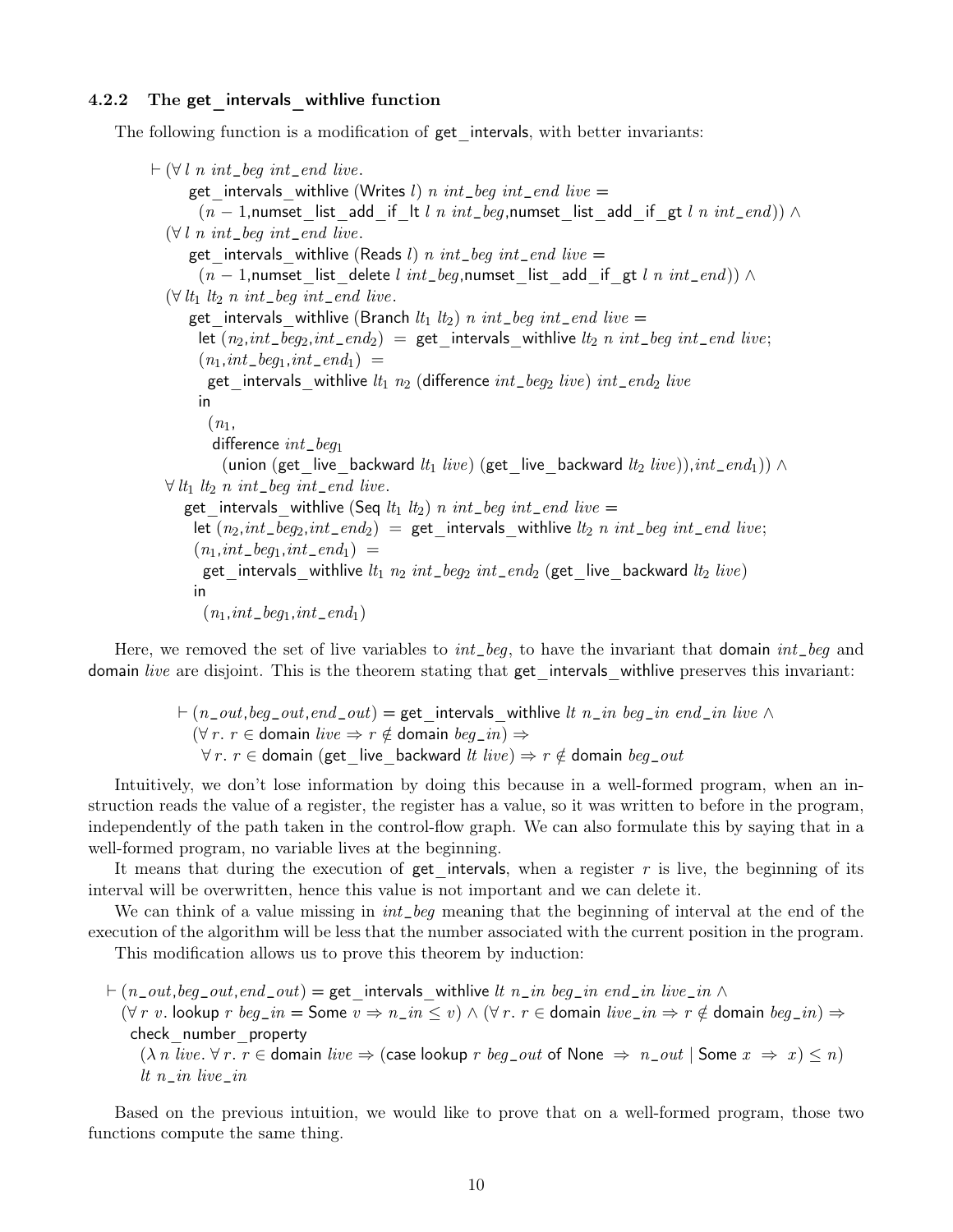But before that: do we actually have a proof that programs are well-formed, meaning that there are no live variables at the beginning of the program?

I found that the easiest way to ensure that this property is true is to force it, using the following function:

> $\vdash$  fix domination  $lt =$ let live = get live backward lt LN in if  $live = LN$  then  $lt$ else Seq (Writes (map fst (toAList  $live$ ))) lt

#### <span id="page-12-0"></span>4.2.3 Proving that the two functions compute the same thing

Let's name *int\_end* the end of intervals (which are computed the same way in both functions),  $int_b$  beg the beginning of intervals produced by get intervals, and  $int_b$  beg\_withlive the one produced by get intervals withlive.

It is easy to prove by induction that when  $int\_beg$  and  $int\_beg\_withlive$  share a common key, then the values associated with this key are equal:

 $\vdash (n_1, \text{beg}_1,\text{end}_1) =$  get intervals lt n beg end  $\land$  $(n_2, beg_2, end_2) = get_$  intervals\_withlive *lt n beg' end live*  $\wedge$  $(\forall r \ v. \text{ lookup } r \ beg = \text{Some } v \Rightarrow n \leq v) \wedge (\forall r \ v. \text{ lookup } r \ beg' = \text{Some } v \Rightarrow n \leq v) \wedge$  $(\forall r \ v_1 \ v_2.$  lookup  $r \ beg = \text{Some } v_1 \wedge \text{lookup } r \ beg' = \text{Some } v_2 \Rightarrow v_1 = v_2) \Rightarrow$  $\forall r \ v_1 \ v_2$ . lookup  $r \ beg_1 =$  Some  $v_1 \wedge$  lookup  $r \ beg_2 =$  Some  $v_2 \Rightarrow v_1 = v_2$ 

Now we only have to prove that domain  $int\_beg =$  domain  $int\_beg\_withlive$ We define the set of registers in a live tree like this:

> live tree registers (Writes  $l$ ) = set l live tree registers (Reads  $l$ ) = set l live tree registers (Branch  $lt_1$   $lt_2$ ) = live tree registers  $lt_1$  ∪ live tree registers  $lt_2$ live tree registers (Seq  $lt_1$   $lt_2$ ) = live tree registers  $lt_1$  ∪ live tree registers  $lt_2$

We will prove the inclusions:

live tree registers lt ⊂ domain int\_end ⊂ domain int\_beg\_withlive ⊂ domain int\_beg ⊂ live tree registers lt Proving domain  $int_{-\infty}$   $\log$   $\subset$  live tree registers lt is easy by induction with the following theorem:

> $\vdash (n\_out,beg\_out,end\_out) =$  get intervals lt  $n\_in$  beg\_in end\_in  $\Rightarrow$ domain  $beg\_out \subseteq$  domain  $beg\_in \cup$  live tree registers lt

Proving domain  $int\_beg\_withlive \subset$  domain  $int\_beg$  is easy by induction with the following theorem:

 $\vdash (n_1, \text{beg\_out}_1, \text{end}_1) =$  get intervals withlive lt n beg\_in<sub>1</sub> end live  $\land$  $(n_2,beg\_out_2,end_2)$  = get intervals lt n beg\_in<sub>2</sub> end ∧ domain  $beg\_in_1 \subseteq$  domain  $beg\_in_2 \Rightarrow$ domain  $beg\_out_1 \subseteq$  domain  $beg\_out_2$ 

Proving live tree registers  $lt \subset$  domain  $int\_end$  is easy with the following theorem:

 $\vdash (n\_out,beg\_out,end\_out) =$  get intervals withlive lt n\_in beg\_in end\_in live\_in  $\Rightarrow$ domain end\_in ∪ live tree registers  $lt \subseteq$  domain end\_out

The only proof left is live tree registers  $lt \subset$  domain  $int\_beg\_withlive$ . It turns out it was quite difficult.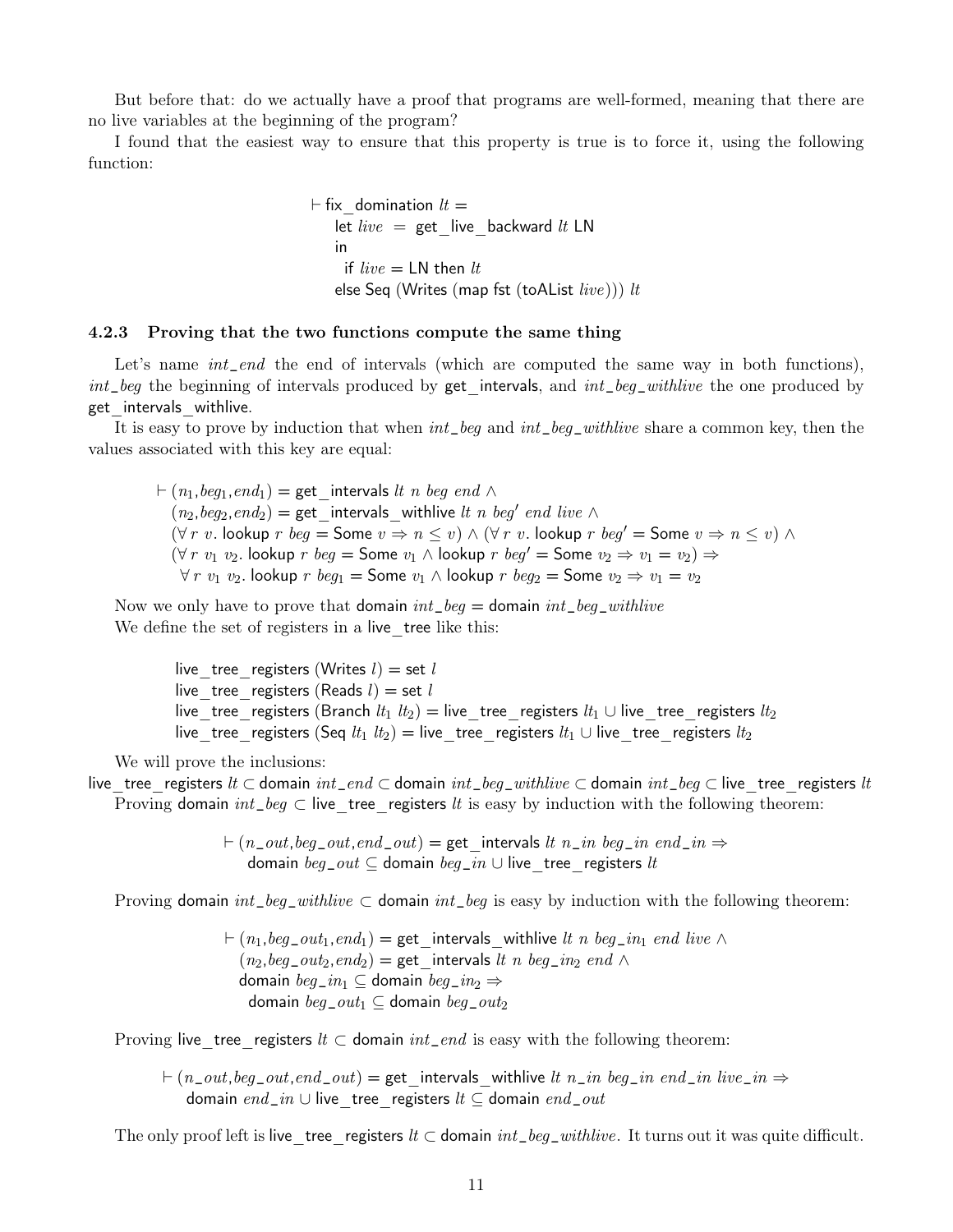Before proving this inclusion, we prove the following lemma which says that get intervals withlive is  $Lipschitz$ -continuous<sup>[1](#page-13-2)</sup>

> $\vdash (nout_1, begout_1, endout_1) = get_intervals_withlive \,lt; h_1 \, beg_1 \,end,{} line \wedge$  $(nout_2, begout_2, endout_2) = get$  intervals withlive lt  $n_2$  beg<sub>2</sub> end<sub>2</sub> live ∧ domain  $beg_2 \subseteq$  domain  $beg_1 \cup$  domain  $s \Rightarrow$ domain  $\text{begin}_2 \subseteq$  domain  $\text{begin}_1 \cup$  domain s

It allows us to prove that domain  $int\_end \subset$  domain  $int\_beg\_withlive$ :

 $\vdash$  domain  $\mathit{end\_in} \subseteq$  domain  $\mathit{beg\_in} \cup$  domain  $\mathit{live\_in} \wedge$  $(n\_out,beg\_out,end\_out) = get$  intervals withlive lt n\_in beg\_in end\_in live\_in  $\Rightarrow$ domain end\_out  $\subseteq$  domain beg\_out  $\cup$  domain (get live backward lt live\_in)

**Proof sketch** it is proved by induction on lt. The only hard case is  $lt = B$  **ranch**  $lt_1 \,lt_2$ . Let's write  $(n_2, beg_2, end_2) = get_$  intervals\_withlive  $lt_2 n_1$  in  $beg_1 n_2$  end\_in live\_in

and

 $(n_1, \text{beg}_1, \text{end}_1) =$  get intervals withlive  $lt_1 n_2$  (difference  $\text{beg}_2$  live\_in) end<sub>2</sub> live\_in.

By the induction hypothesis, we have

domain  $end_2 \subseteq$  domain  $beg_2 \cup$  domain (get live backward  $lt_2$  live\_in).

Unfortunately, we can't use the induction hypothesis for  $lt_1$  since we don't have the hypothesis

domain  $end_2 \subseteq$  domain (difference  $beg_2 \; live\_in$ ) ∪ domain live\_in.

We can force the hypothesis: let's write

 $(n_1, \text{beg}_1', \text{end}_1) =$ 

get\_intervals\_withlive  $lt_1$   $n_2$  (difference (union  $beg_2$  (get\_live\_backward  $lt_2$  live\_in)) live\_in) end<sub>2</sub> live\_in. We can see that

domain (difference (union  $beg_2$  (get live backward  $lt_2$  live\_in)) live\_in) ∪ domain live\_in =

domain  $beg_2 ∪$  domain (get live backward  $lt_2$  live\_in) ∪ domain live\_in

which contains  $end_2$  as we saw at the beginning of the proof.

From this, we can deduce using the induction hypothesis that

domain  $\mathit{end}_1 \subseteq$  domain  $\mathit{beg}_1' \cup$  domain (get\_live\_backward  $\mathit{lt}_1$   $\mathit{live\_in})$ 

and by the Lipschitz-continuity theorem, we have

domain  $\mathit{beg}_1'\subseteq$  domain  $\mathit{beg}_1\cup$  domain  $(\textsf{get\_live\_backward}\,\,\mathit{lt}_2\,\,\mathit{live\_in}).$ 

Therefore,

domain  $end_1 \subset$ 

domain  $beg_1 \cup$  domain (get\_live\_backward  $lt_1$  live\_in)  $\cup$  domain (get\_live\_backward  $lt_2$  live\_in) which proves the theorem.  $\Box$ 

Using all the previous lemmas, we can prove the following theorem:

 $\vdash (n,beg,end) =$  get intervals withlive (fix domination lt) 0 LN LN LN  $\land$  $(n',beg',end')$  = get intervals (fix domination lt) 0 LN LN  $\Rightarrow$  $\forall r$ . lookup r beg = lookup r beg'

#### <span id="page-13-0"></span>4.3 Step 3: do the allocation

#### <span id="page-13-1"></span>4.3.1 Modifications to the original algorithm

In section [3.4,](#page-6-0) we saw that CakeML's register allocation needs a few features not covered by the original linear scan register allocation algorithm [\[8\]](#page-21-8).

<span id="page-13-2"></span><sup>&</sup>lt;sup>1</sup>When f is an increasing function, the Lipschitz-continuity with a constant equal to 1 translates to  $\forall x \forall y > 0, f(x + y) \leq$  $f(x) + y$ . Here the theorem says something like  $f(T \cup S) \subset f(T) \cup S$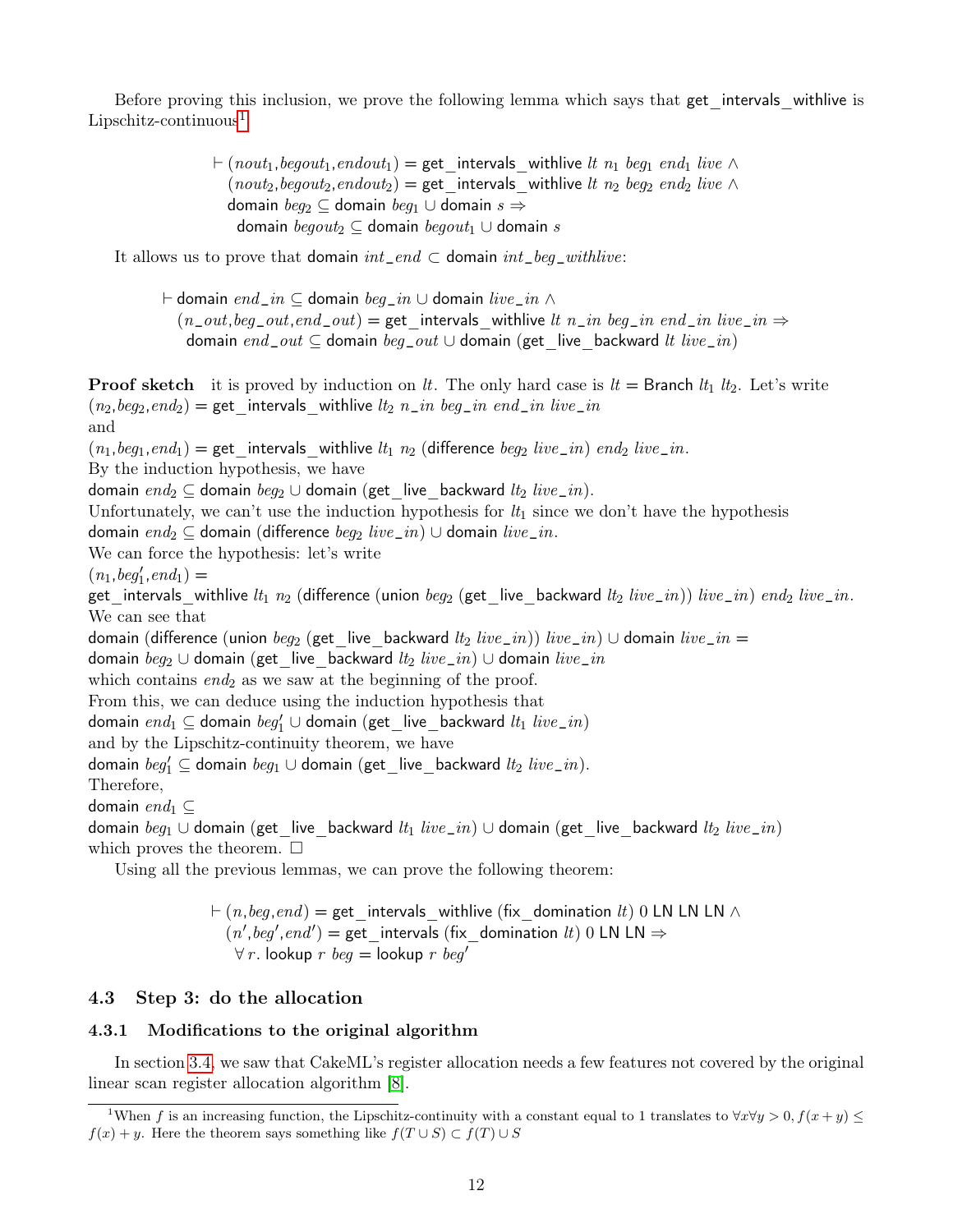These features are:

- physical registers should be allocated themselves (e.g. for calling conventions)
- stack registers should be on the stack
- the moves list is a list of pair of registers that should be allocated to the same register if possible (to remove useless "move" instructions)
- the forced list is a list of pair of registers that can't be allocated to the same register
- registers that are spilled on the stack should be allocated in a "smart" way to minimise the stackframe size

Small stack-frame size We used the classical solution to optimize the stack-frame size, which is to do the allocation in two passes. The first pass is the allocation as we saw previously, with a new fresh register on the stack each time we spill a register. During the second pass, we run the same algorithm only on the registers spilled on the stack to reallocate them in a smarter way.

The moves list The requirement that some pair of registers should be allocated to the same register if possible is easy to satisfy: before choosing a color from the color pool, check if a color of one of the registers in the moves list is available.

Stack registers The requirement that stack registers should be allocated on the stack is also easy to satisfy: when we encounter a such register, we can simply spill it.

The *forced* list The requirement that some pair of registers should not be allocated to the same register can be satisfied by adding some sanity check when we choose a color from the color-pool.

Physical registers The requirement that physical registers should be allocated to themselves is harder to satisfy. When we allocate the physical register reg which should have the color col, and that col is used by a register reg<sub>2</sub> in the active list, what should we do? It's not possible to give a smart color to reg<sub>2</sub> to free the color col: the only option is to spill reg<sub>2</sub>. But that's a problem since it would produce very bad allocation.

I found a good solution to this, namely, to forget about this requirement, and fix the coloration afterward to fit this requirement. How do we fix the coloration? Afterward, we find a permutation of colors to ensure that each physical register is allocated to itself. A necessary and sufficient condition for a such permutation to exist, is that the physical registers must have different colors.

In summary: to ensure that physical registers are allocated to themselves, we first do the allocation and ensure that physical registers all have distinct colors, and we do a color permutation afterwards.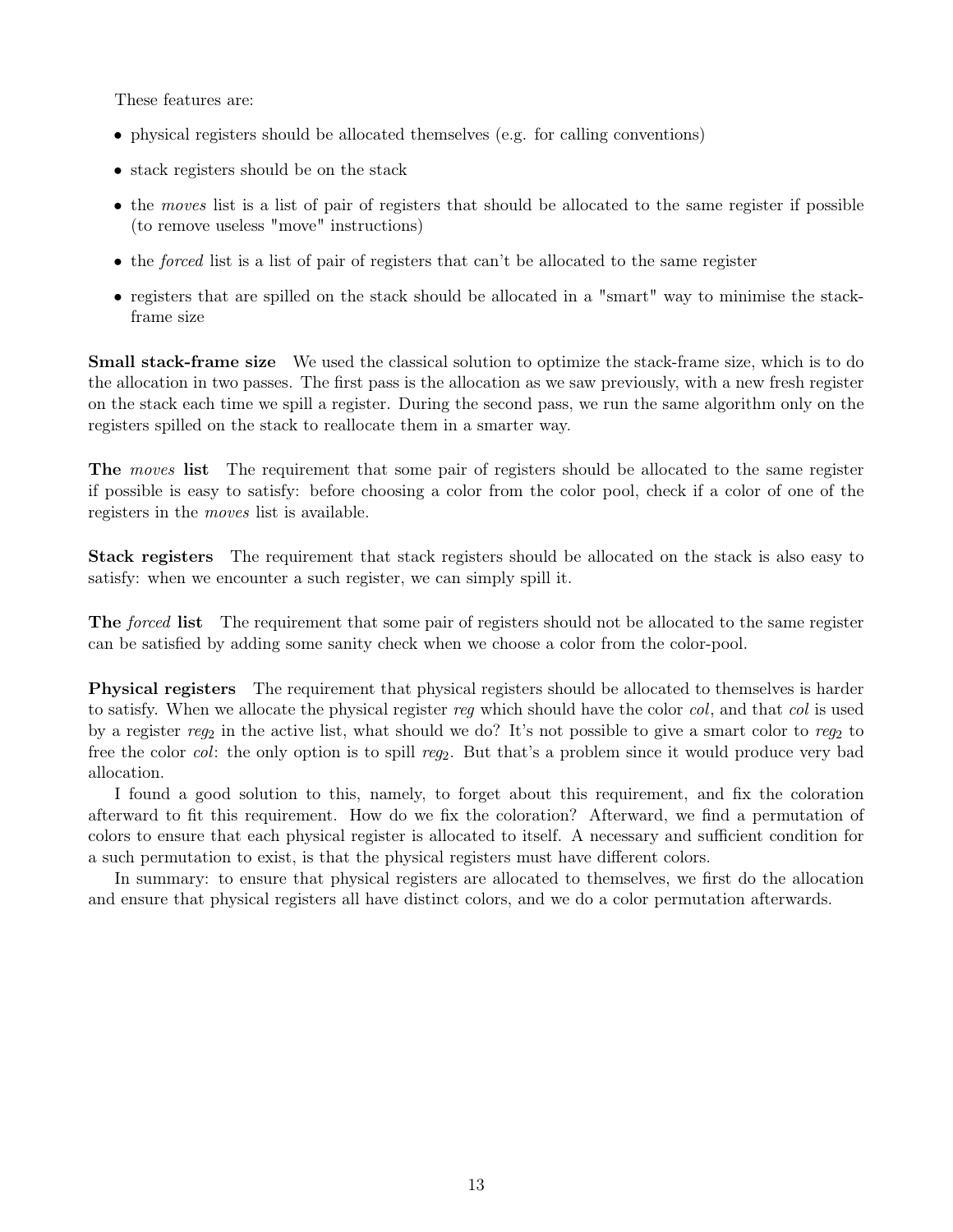#### <span id="page-15-0"></span>4.3.2 The state and invariants used in the linear scan algorithm

The internal state of the algorithm is represented by the two following records:

```
linear scan state = \langleactive : (int \times num) list;
  colorpool : num list;
  phycols : num_set;
  colornum : num;
  colormax : num;
  stacknum : num
\mathsf{I}linear scan hidden state = \langle \ranglecolors : num list
                                                               \mathbb{D}
```
active is the list of active registers: the second component of the pair is the active register, the first component is the register's end of liveness interval. This list is sorted by increasing end of liveness interval. colorpool is the pool of available colors, along with the colors c such that colornum  $\leq c <$  colormax. phycols is the set of colors used by the physical registers (to ensure the colors are all distinct). stacknum is the color of a fresh register to spill on the stack.

colors is an array such that its regth element is the color of reg. In the state it is represented as a functional list, but when the HOL function is translated into a CakeML AST during the bootstrap process, it is represented as a static array with  $O(1)$  element lookup. This is why colors is in a separate record. This record is said "hidden" because it is used in a state monad.

This state has a lot of invariants that are preserved during the algorithm. The invariants depend on several parameters: int\_beg and int\_end the beginning and end of liveness intervals, st and sth the state and the hidden state, the *forced* list, a list l of register that were processed by the algorithm, pos representing the position of the beginning of liveness interval of the last processed register.

The most important invariants are the one directly linked to the final correctness theorem:

- two different registers in  $l$  with intersecting liveness intervals must not have the same color
- two different registers in  $l$  and in the *forced* list must not have the same color

Some invariants describe the content of the active list:

- the active list is sorted by its first component
- all registers in the active list are also present in the  $l$  list
- the color of registers present in the active list are strictly lower that colornum
- for each element of active, the first component is equal to the end of liveness interval of the second component
- if a register of l is not spilled to the stack and its end of liveness interval is greater than pos then it is in the active list
- if a register r is in active then pos is less than its end of liveness interval incremented by one<sup>[2](#page-15-1)</sup>

Some invariant describe the relationship between the colors manipulated by the algorithm:

- the colors of colorpool concatenated with the colors of the registers of active are all distinct<sup>[3](#page-15-2)</sup>
- the color of physical registers are all distinct

<span id="page-15-1"></span> $2$ <sup>2</sup>the increment is necessary to prove the correctness of **ExprireOldIntervals** by induction, in the case we are removing several intervals with the same endpoint

<span id="page-15-2"></span><sup>&</sup>lt;sup>3</sup>this invariant also says that the colors in colorpool and the colors of registers in active are disjoint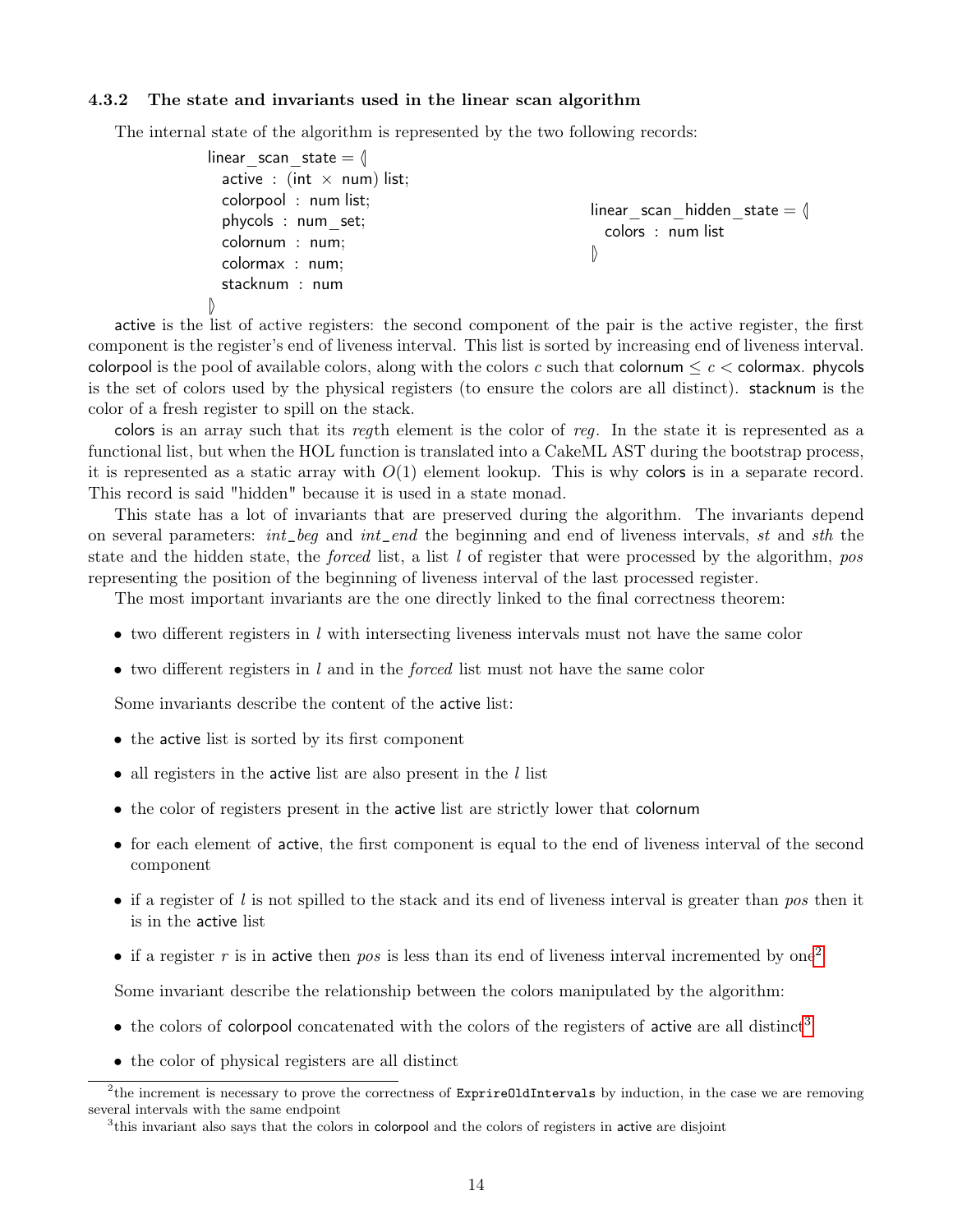And then there are miscellaneous invariants:

- the color of every register in  $l$  is strictly less than stacknum
- every color in colorpool is strictly less than colornum
- colornum is less than colormax which is less than stacknum
- if the color of a register of  $l$  is less than colormax then it is less than colornum
- the beginning of liveness interval of every register in  $l$  is less than pos
- phycols is the set of colors of registers reg in l such that reg is a physical register and reg is not spilled to the stack
- every register of  $l$  is strictly less than the length of colors

The invariants have an additional parameter *mincol* which is the minimal color used in the algorithm. It is useful to prove that the second pass that reallocates spilled registers keeps registers on the stack. It follows the following invariants:

- $\bullet$  *mincol* is less than colornum
- *mincol* is less than every color in colorpool
- *mincol* is less than the color of every register in active

The invariants are checked by the predicate good linear scan state  $int\_beg$  int $\_end$  st sth l pos forced mincol

#### <span id="page-16-0"></span>4.3.3 Implementation of the linear scan algorithm

In this section, we present the different functions used to implement the linear scan algorithm, along with the correctness theorems. The correctness theorems usually says that the function doesn't fail (i.e. there is no array out-of-bounds), that the invariants are preserved, that length colors and colormax are not changed, and express which colors are changed.

The remove inactive intervals beg st sth function corresponds to the ExpireOldIntervals function presented in Section [3.2:](#page-4-0) it removes active intervals whose endpoint is before beg.

It has the following correctness theorem (notice that pos is replaced by beg in the conclusion):

 $\vdash$  good linear scan state int\_beg int\_end st sth l pos forced mincol ∧  $pos < beq \Rightarrow$ ∃ stout. (Success stout,sth) = remove inactive intervals beg st sth  $\wedge$ good linear scan state  $int\_beg$   $int\_end$  stout sth l beg forced mincol  $\wedge$  $stout$ .colormax =  $st$ .colormax

find color st forbidden tries to find a color in the colorpool which is not in the set forbidden. When it succeeds, it returns *(stout,*Some *col)* where *stout* is the output state. The output color is removed from the colorpool in the output state.

> $\vdash$  good linear scan state int\_beg int\_end st sth l pos forced mincol ∧ domain forbidden  $\subseteq$  { el r sth.colors | mem r l }  $\land$ find color st forbidden =  $(stout,$ Some col)  $\Rightarrow$ good linear scan state  $int\_beg$   $int\_end$ (stout with colorpool := col::stout.colorpool) sth l pos forced mincol  $\wedge$  $col < stout$ .colornum  $\land col \notin$  domain forbidden  $\land$  $st = stout$  with  $\langle \text{colorpool} := st.\text{colorpool}; \text{colornum} := st.\text{colornum} \rangle$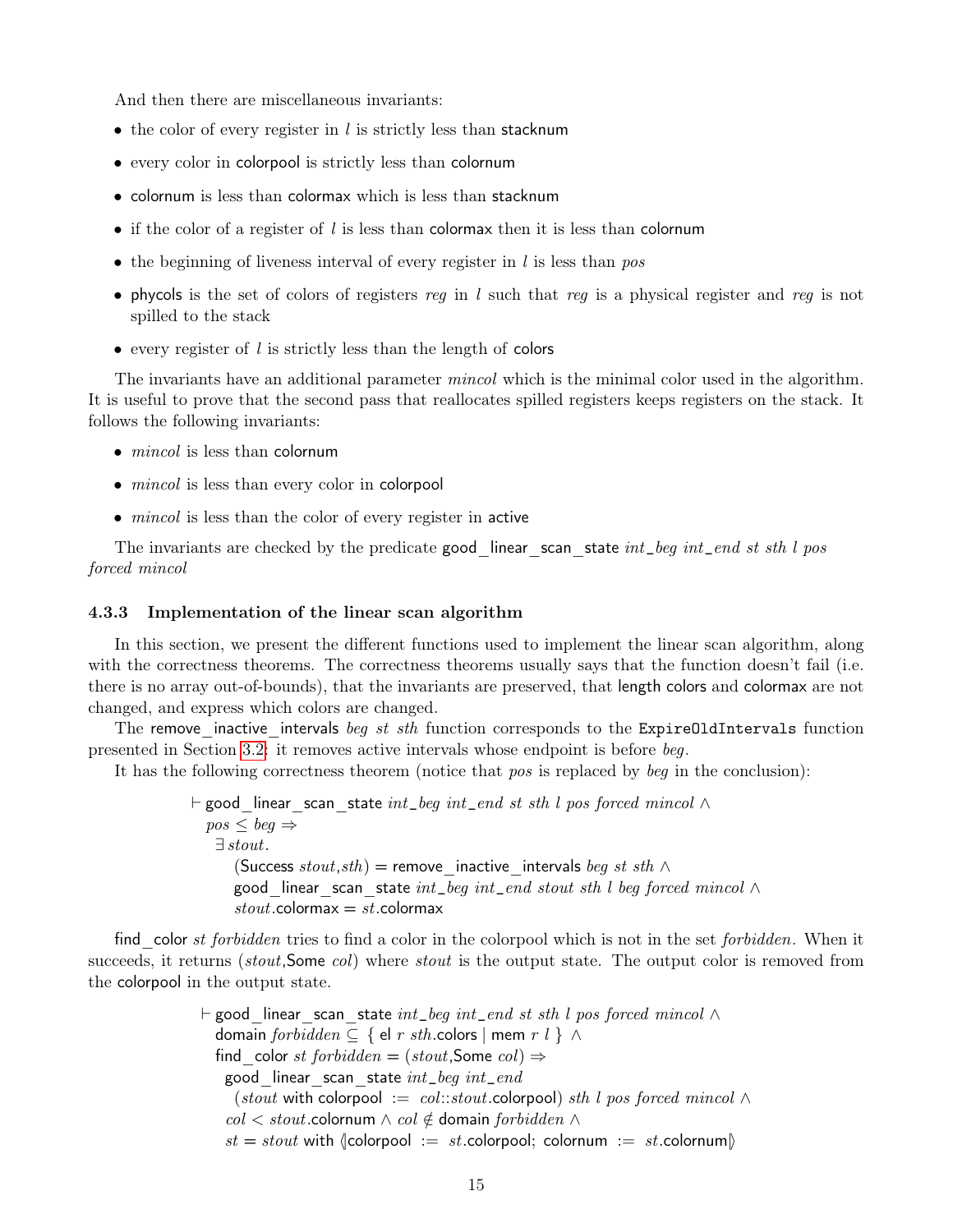color register st reg col rend sth assign the color col to the register reg. It updates the active list with the end of interval rend. It has the following correctness theorem:

 $\vdash$  good linear scan state int\_beg int\_end st sth l pos forced mincol  $\land$ forbidden is from map color forced forced l sth.colors reg forbidden  $\land$  col  $\notin$  domain forbidden  $\land$ (is phy var  $req \Rightarrow$  domain st.phycols ⊂ domain forbidden)  $\wedge$  $\neg$ mem col (st.colorpool  $+$  map ( $\lambda(e,r)$ . el r sth.colors) st.active) ∧ the 0 (lookup reg int\_beg) = pos  $\wedge$  the 0 (lookup reg int\_beg)  $\leq$  the 0 (lookup reg int\_end)  $\wedge$  $col < st$ .colornum  $\land$  mincol  $\le$  col  $\land$  reg  $\lt$  length sth.colors  $\land$  ¬mem reg l  $\Rightarrow$ ∃ stout sthout. (Success stout,sthout) = color register st reg col (the 0 (lookup reg int\_end)) sth  $\wedge$ good linear scan state int\_beg int\_end stout sthout (reg::l) pos forced mincol  $\wedge$ length sthout.colors = length sth.colors  $\wedge$  $(\forall r. r \neq \text{req} \Rightarrow \text{el } r \text{ sth. colors } = \text{el } r \text{ sthout. colors}) \land stout. \text{colormax} = st. \text{colormax}$ 

The hypothesis of this theorem mostly says that reg and col are compatible with the invariants. An interesting part is the forbidden\_is\_from\_map\_color\_forced which says that the forbidden set contains the color of registers that conflicts with reg in forced.

spill register st reg sth spills the register reg on a fresh stack location. It has the following correctness theorem:

 $\vdash$  (¬is phy var reg  $\lor$  ¬mem reg l)  $\land$ good linear scan state  $int\_beg$   $int\_end$  st sth l pos forced mincol  $\wedge$  $reg <$  length sth.colors  $\wedge$  the 0 (lookup reg int\_beg)  $\leq pos \Rightarrow$ ∃ stout sthout.  $(Success *stout*, *sthout*) =$ spill register (st with active := filter ( $\lambda (e,r)$ .  $r \neq reg$ ) st.active) reg sth  $\wedge$ good linear scan state int\_beg int\_end stout sthout (reg::l) pos forced mincol  $\wedge$ length sthout.colors = length sth.colors  $\wedge$  $(\forall r. r \neq \text{reg} \Rightarrow \text{el } r \text{ sth. colors } = \text{el } r \text{ sthout. colors}) \land$ stout.colormax = st.colormax  $\wedge$  st.colormax  $\leq$  el reg sthout.colors

This theorem is a bit more complex than the other functions, because every function except this one can have the hypothesis  $\neg$ mem reg l. However as we see in the SpillInterval function in Section [3.2](#page-4-0) we can spill a register that is in the active list (and therefore in  $l$ ).

If  $\neg$ mem reg l then st.active = filter  $(\lambda(e,r), r \neq reg)$  st.active and then this theorem is similar to the usual ones. However, if mem reg l we need the requirement  $\neg$ is phy var reg because this function does not update phycols<sup>[4](#page-17-0)</sup>. When we have mem reg l then reg needs to be removed to the active list: using the filter function is a brutal way to do this<sup>[5](#page-17-1)</sup>.

The find spill st forbidden reg rend force sth function corresponds to the SpillInterval function in Section [3.2.](#page-4-0) force is a boolean which says that the function should not spill reg to the stack if possible (it is best-effort). If the function "steals" the color of an active register, the function makes sure that it is not in the *forbidden* set. It has the following correctness theorem, which is similar to color register's correctness theorem.

<span id="page-17-1"></span><span id="page-17-0"></span><sup>&</sup>lt;sup>4</sup>it could update phycols, but it is not done because in practice the hypothesis mem reg  $l \Rightarrow \neg$ is phy var reg is satisfied <sup>5</sup>hopefully, the filter function only appears in the proof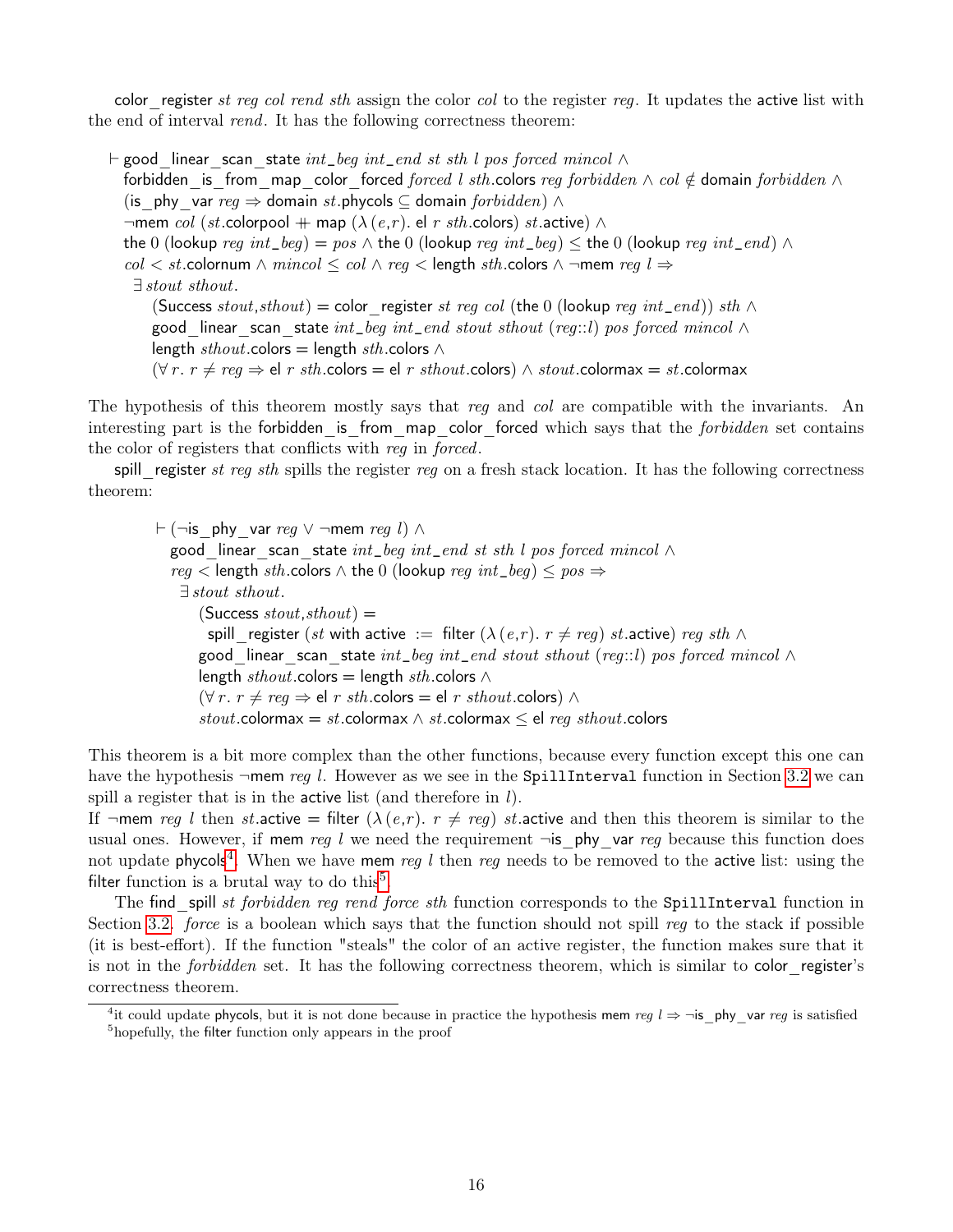$\vdash$  ¬mem reg l ∧

good linear scan state  $int\_beg$  int\_end st sth l (the 0 (lookup reg int\_beg)) forced mincol  $\wedge$ reg < length sth.colors ∧ forbidden is from map color forced forced l sth.colors reg forbidden  $\wedge$ (is phy var  $req \Rightarrow$  domain st.phycols ⊆ domain forbidden)  $\wedge$ the 0 (lookup reg int\_beg)  $\leq$  the 0 (lookup reg int\_end)  $\Rightarrow$ ∃ stout sthout. (Success stout,sthout) = find spill st forbidden reg (the 0 (lookup reg int\_end)) force sth  $\wedge$ good linear scan state  $int\_beg$   $int\_end$  stout sthout (reg::l) (the 0 (lookup reg  $int\_beg$ )) forced mincol  $\land$  length sthout.colors = length sth.colors  $\land$  $(\forall r. \neg \text{mem } r \ (reg::l) \Rightarrow \text{el } r \ sthout.\text{colors} = \text{el } r \ sth.\text{colors}) \land$  $(\forall r.$  mem  $r \in \mathbb{R}$  is phy var  $r \Rightarrow$  el r sthout.colors = el r sth.colors)  $\land$  $stout$ .colormax =  $st$ .colormax

apply reg\_exchange l sth takes a list l of physical registers, and do the exchange described in Sec-tion [4.3.1.](#page-13-1) The following correctness theorem says that the registers in l are assigned to the right registers, and that the exchange preserves the fact that two registers have the same color.

 $\vdash$  all\_distinct (map ( $\lambda$  r. el r sth.colors) l) ∧ ( $\forall$  r. mem r l  $\Rightarrow$  is \_phy\_var r) ∧  $(\forall r.$  mem  $r \in \mathbb{R}$   $\Rightarrow$   $r <$  length sth.colors)  $\Rightarrow$ ∃ sthout. (Success (),sthout) = apply reg\_exchange l sth  $\land$  length sthout.colors = length sth.colors  $\land$  $(\forall r_1 \; r_2)$ .  $r_1$  < length sth.colors  $\land r_2$  < length sth.colors  $\Rightarrow$ el  $r_1$  sthout.colors = el  $r_2$  sthout.colors  $\Rightarrow$  el  $r_1$  sth.colors = el  $r_2$  sth.colors)  $\land$  $∀r.$  mem  $r \neq 0$  r sthout.colors = r div 2

In reality, the theorem has a more complex conclusion which gives information about how it preserves the fact that some registers are on the stack, but it was omitted here for simplicity.

linear reg\_alloc\_intervals int\_beg int\_end k forced moves reglist\_unsorted sth is the full algorithm. It does a first pass which corresponds to the original linear scan algorithm [\[8\]](#page-21-8), then do the color exchange for physical registers that are not on the stack. Then, it runs a second pass for registers that were spilled to the stack and stack registers, then do the exchange for physical registers that are on the stack. This function has the following correctness theorem, which looks a lot like the correctness theorem in the original register allocator as seen in Section [3.4:](#page-6-0)

 $\vdash$  every  $(\lambda (r_1,r_2)$ . mem  $r_1$  reglist  $\wedge$  mem  $r_2$  reglist) forced  $\wedge$ every  $(\lambda (r_1,r_2). r_1 <$  length sth.colors  $\wedge r_2 <$  length sth.colors) (map snd moves)  $\wedge$ every ( $\lambda r$ .  $r$  < length sth.colors) reglist  $\wedge$ every ( $\lambda r$ . the 0 (lookup  $r$   $int\_beg$ )  $\leq$  the 0 (lookup  $r$   $int\_end$ )) reglist  $\wedge$ all distinct reglist ∧ set reglist = domain int\_beg ∧ domain int\_beg = domain int\_end  $\Rightarrow$ ∃ sthout.  $(Success ()$ ,  $sthout)$  = linear reg\_alloc\_intervals  $int\_beg$  int\_end k forced moves reglist sth  $∧$ check intervals ( $\lambda$  r. el r sthout.colors) int\_beg int\_end  $\wedge$ every  $(\lambda r)$ . if is phy var r then el r sthout.colors = r div 2 else if is\_stack\_var r then  $k \leq$  el r sthout.colors else T) *reglist*  $\wedge$ every  $(\lambda(r_1,r_2)$ . el  $r_1$  sthout.colors = el  $r_2$  sthout.colors  $\Rightarrow r_1 = r_2$ ) forced  $\wedge$ length  $\textit{sthout}$ .colors = length  $\textit{sth}$ .colors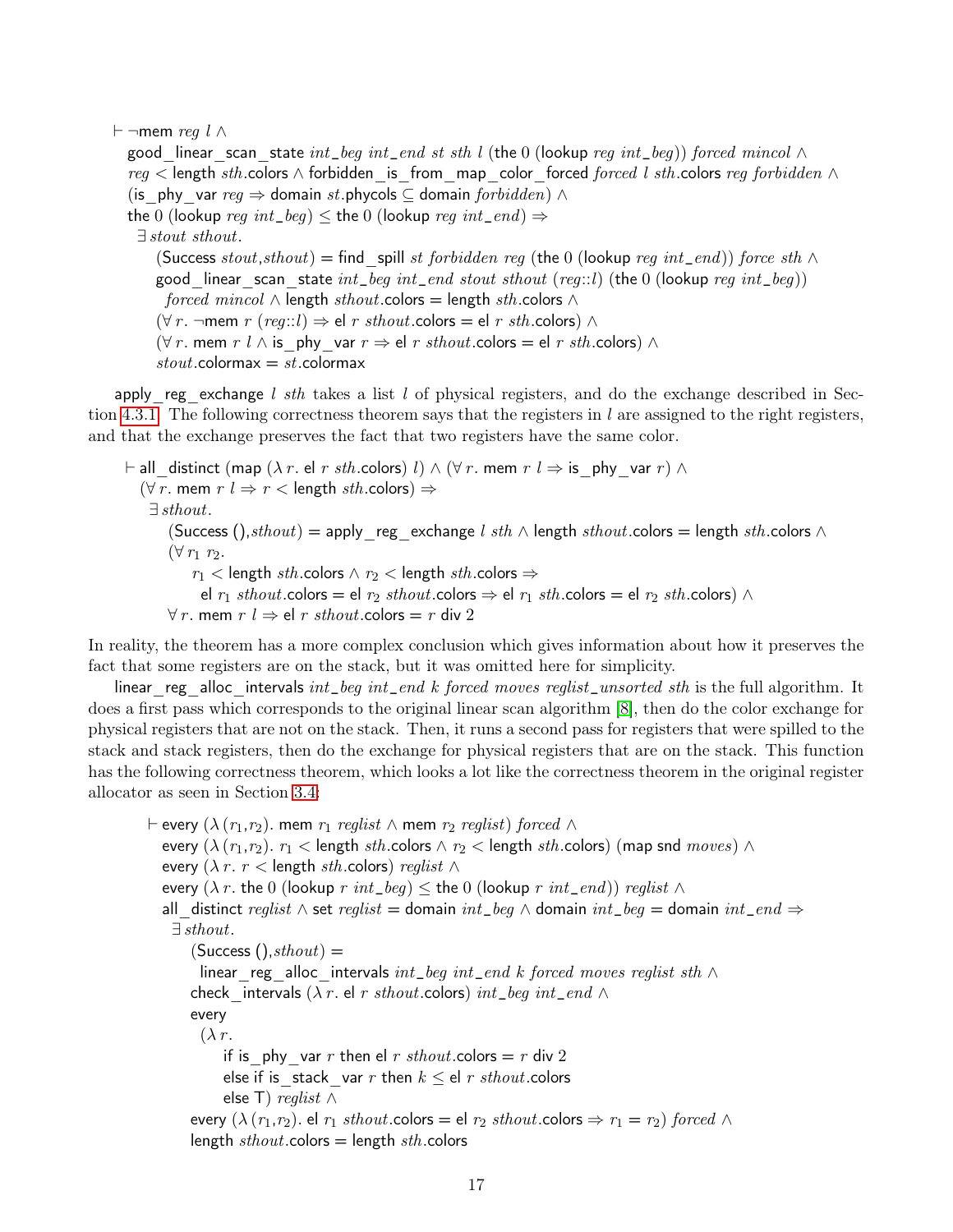linear scan reg alloc k moves ct forced is a function that combines the previous steps. It has exactly the same correctness theorem as the other register allocator seen in Section [3.4](#page-6-0)

### <span id="page-19-0"></span>5 Evaluation

The linear scan algorithm is compared against the iterated register coalescing (IRC) algorithm [\[1\]](#page-21-7), and a simpler allocator which corresponds to the IRC algorithm without coalescing.

It is compared in term of compilation time, and in term of quality of the produced code on the standard benchmarks used for CakeML.



Figure 1: Compilation speed. The time in normalized on the time taken by the simple algorithm

We can see here that the linear scan algorithm is a bit slower than the simple allocator, but about three time faster than the IRC algorithm.



Figure 2: Produced code speed. The time in normalized on the time took by the simple algorithm

We can see here that the linear scan algorithm produces code of bad quality, even compared to the simple algorithm.

Why do we have such results, when the original paper announces that the code produced is about 10% slower than the code generated by the IRC algorithm [\[8,](#page-21-8) sec 5.3.2]? We found that the culprit were physical registers, more precisely calling conventions. The calling convention uses the first physical registers as the arguments of the function called. If in a program a function is called at the beginning, and a other function is called at the end, the liveness interval of the first physical register might be for example  $\{1, 2, 3, 1001, 1002, 1003\} \subset [1, 1003]$ . This means that the physical register might live for a very short time, but its liveness interval will be huge, and this physical register can't be used by another register in the middle of the program.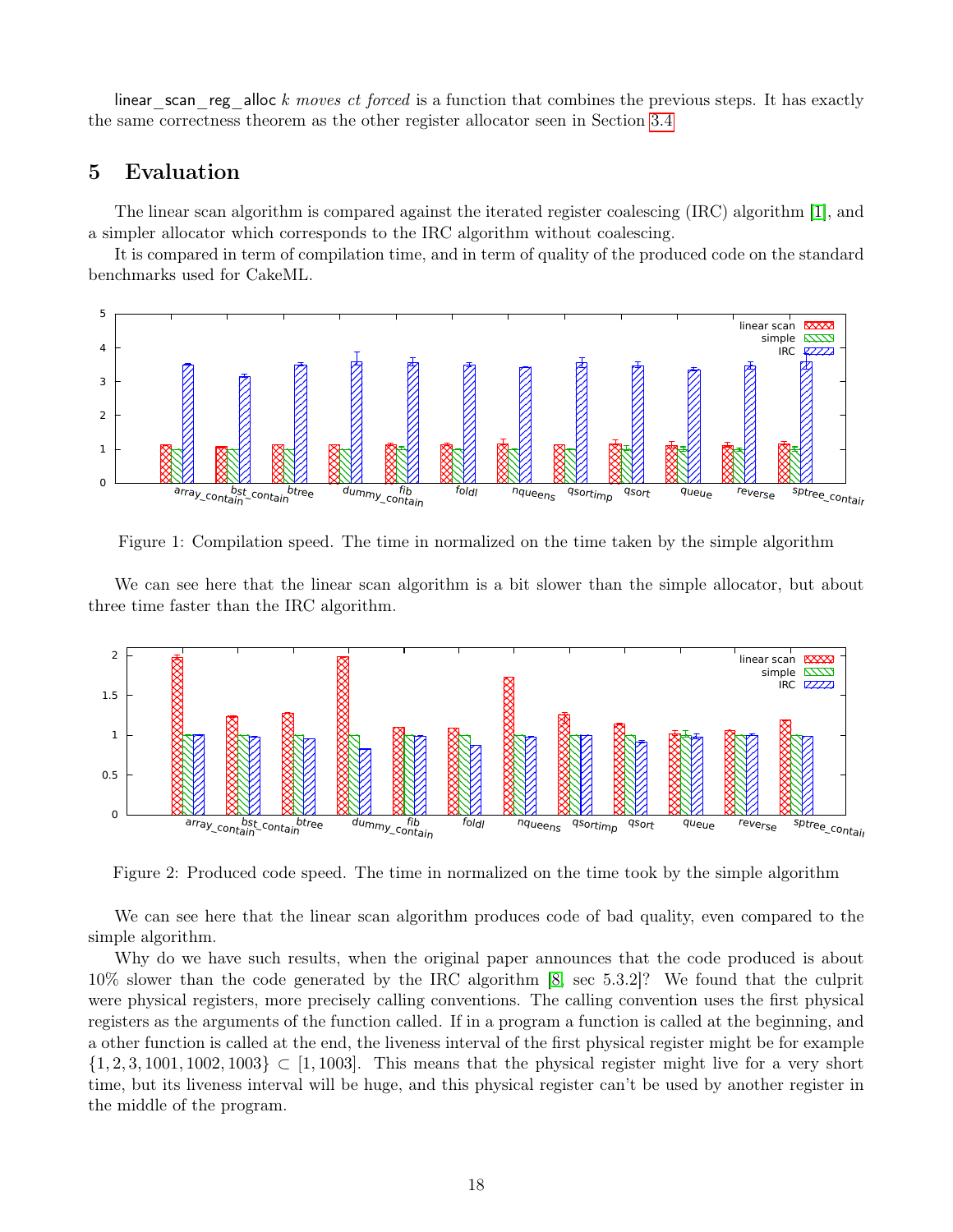The solution to this problem is to do the allocation after the SSA pass, but before the calling convention is enforced. For this, we have to split a function in two parts since the SSA-form and the calling convention are enforced by the same function.

### <span id="page-20-0"></span>6 Future work

#### <span id="page-20-1"></span>6.1 Split the SSA-form and the calling conventions

As we saw in Section [5,](#page-19-0) in order to produce code of decent quality we must split in two parts the function that transforms the program in SSA form and enforces calling conventions

#### <span id="page-20-2"></span>6.2 Optimise the constant of the algorithm

There are a few things that can be done faster in the whole algorithm:

- we can compute liveness intervals directly on a **clash** tree (the live tree was useful for the proofs)
- we can use static arrays to store the endpoints of the liveness intervals (instead of a int num map)
- the sorting function used is a quicksort on functional lists: we could write a faster version using static arrays

#### <span id="page-20-3"></span>6.3 Remove the fix\_domination function

Since proving the property that the set of live variables is empty at the beginning of the program is not easy, we force it using the function fix\_domination. Proving the domination property would allow to remove this function call, which is in practice useless.

### <span id="page-20-4"></span>6.4 Use the fact that we work on a SSA-like AST

The WORDLANG AST in CakeML almost has an SSA form<sup>[6](#page-20-6)</sup>, and the live variables have nice properties in SSA-form.

It is possible to prove that in a program in SSA form, when two registers interfere, they interfere at the definition of one of the two registers [\[2,](#page-21-10) lemmas 11 & 12].

The reason we filled the liveness holes to have one big interval was to have the following property: two intervals intersects iff one of them contains the starting point of the other. It turns out that for programs in SSA form, this property is true even if the lifetime has holes.

Using this property, it is possible to produce better allocation [\[12\]](#page-21-11)

### <span id="page-20-5"></span>7 Conclusion

Before this internship, I had a bit of experience with Coq, but I never really went beyond some toy examples.

During this internship, I learned to use HOL4 and I saw how verification works on a large program. I implemented and verified end-to-end a new register allocation algorithm, which will enable CakeML to have shorter compilation time.

I realised that often, the hard part was not to do the actual proofs, but to find the theorems I needed to prove: for most theorems, once I found the correct invariants, the proofs were mostly straightforward.

It was a very interesting and rewarding experience. It changed the way I view maths, because I had to be absolutely rigorous since the computer doesn't accept any hand-waving arguments.

<span id="page-20-6"></span> $6"$ almost" meaning that  $\phi$ -functions are already resolved: some variable might be assigned twice : at the end of both branches of a condition